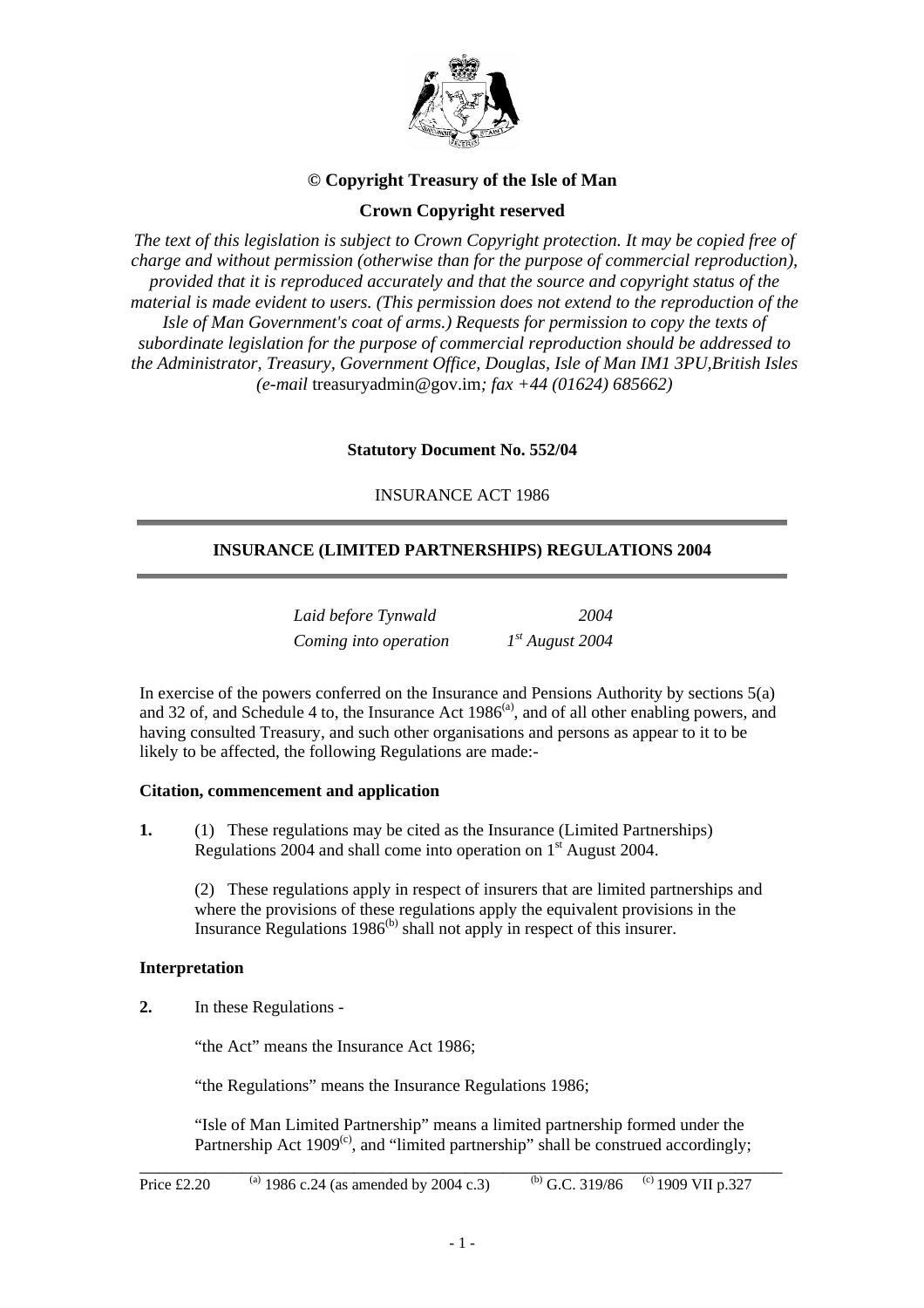"partnership agreement" in relation to a limited partnership, means any agreement express or implied between the members of the limited partnership which determines the mutual rights and duties of the members, and their rights and duties in relation to the limited partnership.

# **Prescribed persons**

**3.** There is prescribed for the purposes of section 5(a) of the Act an Isle of Man Limited Partnership.

# **Application of the Insurance Act 1986**

**4.** The Act shall apply to Isle of Man Limited Partnerships with such exceptions, adaptations and modifications as are specified in Schedule 1.

# **Application of the 1986 Regulations**

**5.** The Insurance Regulations 1986 shall apply to an Isle of Man Limited Partnership with such exceptions, adaptations and modifications as are specified in Schedule 2.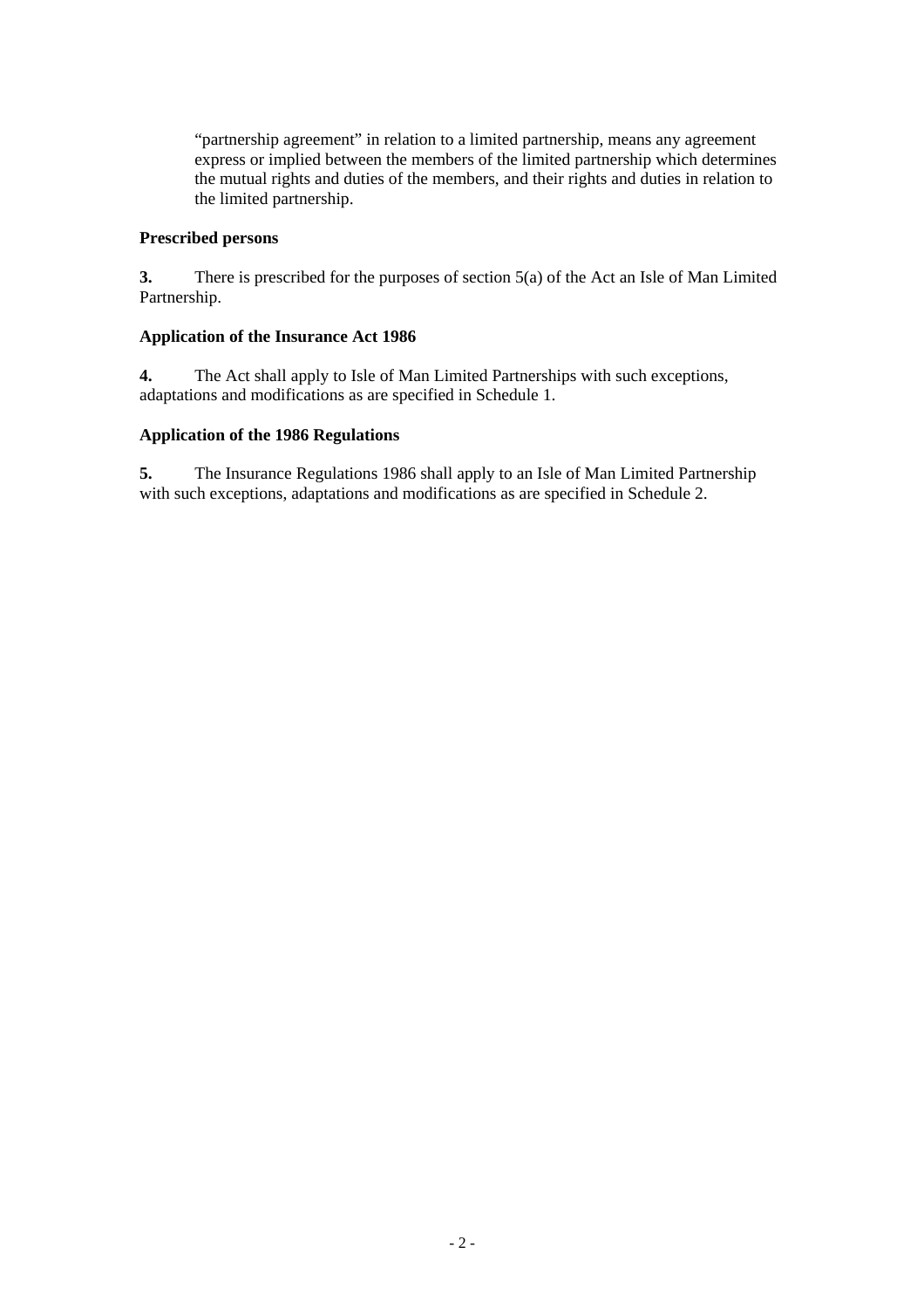#### SCHEDULE 1

#### **EXCEPTIONS, ADAPTATIONS AND MODIFICATIONS SUBJECT TO WHICH THE INSURANCE ACT 1986 APPLIES TO CERTAIN LIMITED PARTNERSHIPS**

1 For section 5(b) of the Act, substitute –

"(b) does not satisfy the Supervisor that the partners and, where partners are bodies corporate, the controllers (if any), directors, chief executive (if any) of each of the partners of the applicant are fit and proper persons; or".

- 2 In section 12(2) of the Act, for "board of directors" substitute "general partner".
- 3 For section 17(6) of the Act, substitute –

"(6) Where the authorised insurer is a limited partnership and is unable or fails [VII p.327] to submit a scheme which is acceptable to the Supervisor, the insurer shall be deemed for the purposes of section 37(a) of the Partnership Act 1909, to be capable of only being carried on at a loss.".

4 For section 18 of the Act, substitute –

"An authorised insurer, or any general partner of an authorised insurer that is a limited partnership, shall not carry on any activities, in the Island or elsewhere, otherwise than in connection with or for the purpose of its insurance business.".

5 For sections  $20(1)$ ,  $20(2)$  and  $20(3)$  of the Act substitute -

"(1) No authorised insurer shall appoint a person as general partner (or director or chief executive of a general partner), limited partner (or director of a limited partner), chief executive, auditor or manager of that insurer, nor shall a person become controller of, or insurance manager for, an authorised insurer, nor shall a person become the controller of a general partner, unless a written notice containing such particulars as may be prescribed is served on the Supervisor by –

- (a) in the case of a general partner (or director or chief executive of a general partner), limited partner (or director of a limited partner), chief executive, auditor or manager, the insurer; or
- (b) in the case of a controller or insurance manager, the proposed controller or manager

not less than 28 days before the event or such shorter period as the Supervisor may agree in writing.

(2) If it appears to the Supervisor that any individual is not a fit and proper person –

- (a) to be appointed as a general partner (or director or chief executive of a general partner), limited partner (or director of a limited partner), chief executive, auditor or insurance manager; or
- (b) to become a controller or insurance manager; or
- (c) to become a controller of a general partner,

of an authorised insurer or an authorised insurer of any specified description, the Supervisor may direct that the individual shall not, without the written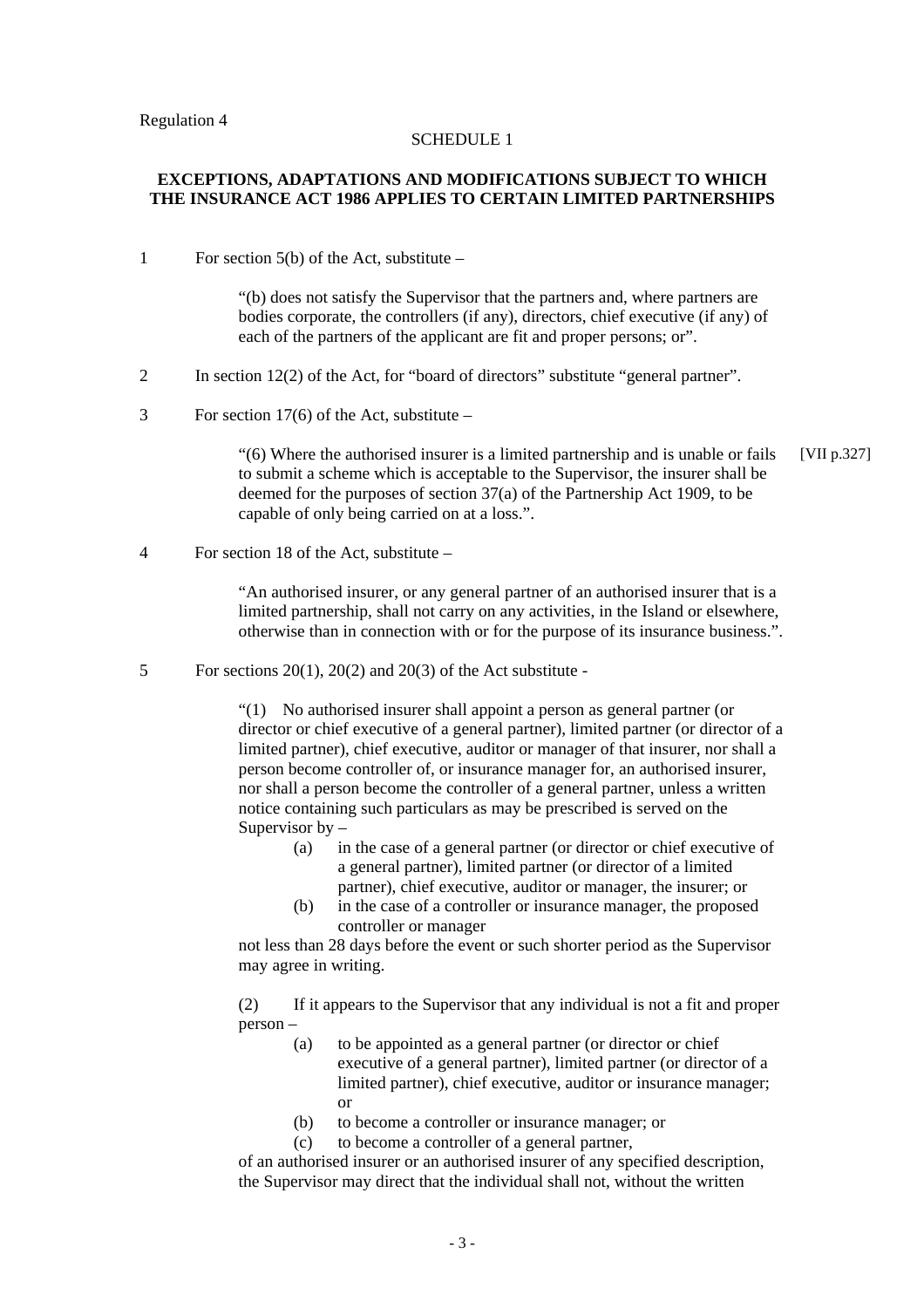consent of the Supervisor, be appointed as such a general partner (or director or chief executive of a general partner), limited partner (or director of a limited partner), chief executive, auditor or manager nor become such a controller or insurance manager.

- (3) If it appears to the Supervisor that any  $-$ 
	- (a) general partner (or director or chief executive of a general partner), limited partner (or director of a limited partner), chief executive, auditor or manager; or
	- (b) controller or insurance manager; or
	- (c) controller of a general partner,

of an authorised insurer or an authorised insurer of any specified description, is not a fit and proper person to continue as such, the Supervisor may direct that the individual shall not, without the written consent of the Supervisor, continue as such a general partner (or director or chief executive of a general partner), limited partner (or director of a limited partner), chief executive, auditor, manager, insurance manager or controller.".

6 For section 20(8) of the Act substitute –

"In this section –

"manager" means (except in relation to references to an insurance manager) an individual employed by the insurer concerned who, under the immediate authority of a general partner (or director or chief executive of a general partner), limited partner (or director of a limited partner) or chief executive -

- (a) exercises managerial functions; or
- (b) is responsible for maintaining the accounts or other records of the insurer.".
- 7 After section 21(5) of the Act, insert –

"(6) For the purpose of this section and sections  $22$  to  $22(F)$  "insurer" includes, where the insurer is a limited partnership, the partners.".

8 After section 22G(1)(a) of the Act insert –

"(aa) where the insurer is a limited partnership, the general partner;".

9 For section 22G(2) of the Act, substitute –

" $(2)$  If a penalty is imposed under subsection  $(1)$  and the Supervisor considers that the relevant contravention was caused or permitted by a partner, controller, director, chief executive of any of the partners of the person on whom the penalty is imposed, the Supervisor may in addition impose a penalty of such amount as the Supervisor considers appropriate on a partner, controller, director, or chief executive of any of the partners or the controller of the insurer.".

10 In section 31 of the Act, after subsection (2) insert –

"(3) Where an offence under this Act committed by a limited partnership is proved to have been committed with the consent or connivance of, or to be attributable to neglect on the part of a general partner of the partnership or a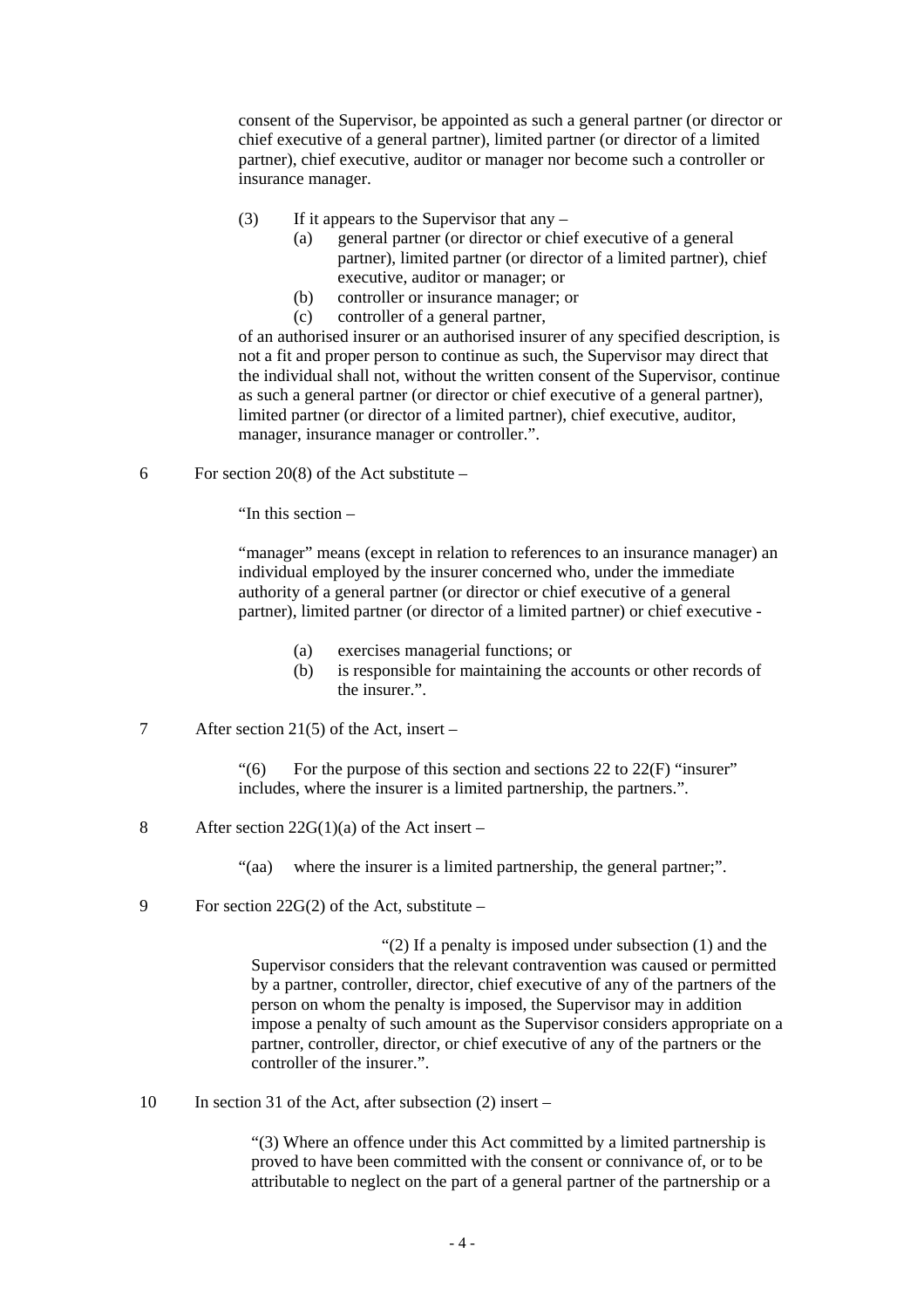director, manager, secretary or other similar officer of the general partner or a person who was purporting to act in such a capacity, he, as well as the limited partnership, is guilty of the offence and liable to be proceeded against and punished accordingly.

(4) Where the affairs of a body corporate are managed by its members, subsection (2) applies in relation to the acts and defaults of a member in connection with his functions of management as if he were a director of the body corporate.

(5) For the purposes of this section, "body corporate" includes a limited liability company constituted under the Limited Liability Companies Act 1996 and, in relation to such a company, any reference to a director, or other officer of a body corporate is a reference to a member and to the company's manager and registered agent.". [c.19]

11 For paragraph 1(2) of Schedule 3 to the Act, substitute –

"In this schedule "insurance company" includes an insurer that is a limited partnership and "company" shall be construed accordingly."

12 In paragraph 12L of Schedule 4 to the Act (as amended) replace "board of directors, individual directors and chief executives" with –

> "partners and controllers (if any), directors and chief executive (if any) of the partners and committees of partners".

13 In section 34 of the Act insert the following definition after the definition of "director"-

> "general partner" means a person who is a member of a partnership who has unlimited personal liability for the debts of the partnership;".

14 In section 34 of the Act insert the following definition after the definition of "insurer"

" "Isle of Man Limited Partnership" means a limited partnership formed under the Partnership Act 1909 and "limited partnership" shall be construed accordingly;

"limited partner" means a person who is a member of a partnership and who has personal liability limited to the amount of his investment;".

15 In section 34 of the Act, in the definition of "controller" insert –

" in the case of an insurer that is a limited partnership, paragraphs (a) to (d) shall have effect as if the words "authorised insurer" included a reference to a limited partner and a general partner of the insurer;".

16 In section 34 of the Act, in part (d) the definition of "associate", insert after "if that person"–

", or one or more of that person's partners,".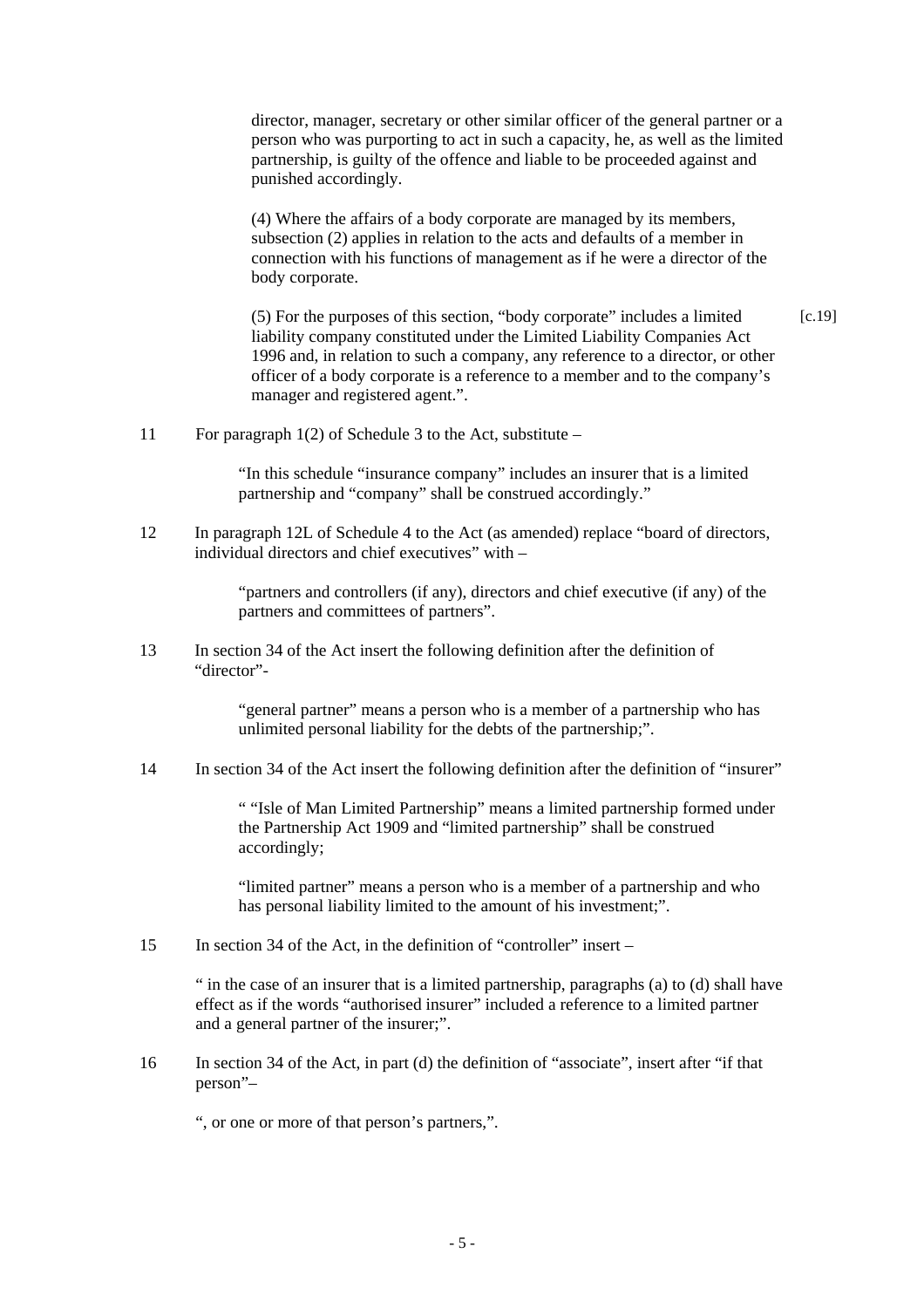# Regulation 5

#### SCHEDULE 2

## **MODIFICATIONS OF 1986 REGULATIONS**

1 For regulation 11(b) substitute –

"a certificate in the form set out in Part II of Schedule 6 shall be attached to the information referred to in paragraph (a) and signed by the general partner, and".

2 For regulation  $11(d)$  substitute –

"an auditors report on the Supplementary Information and Financial Certificate shall be given by the insurer's auditors in the form set out in Part IV of Schedule 6.".

3 In Schedule 1 Part 1 to the Regulations replace "(State the name of the company (or proposed company) for which a licence is required)" with –

> "State the name of the business (or proposed business) for which a licence is required".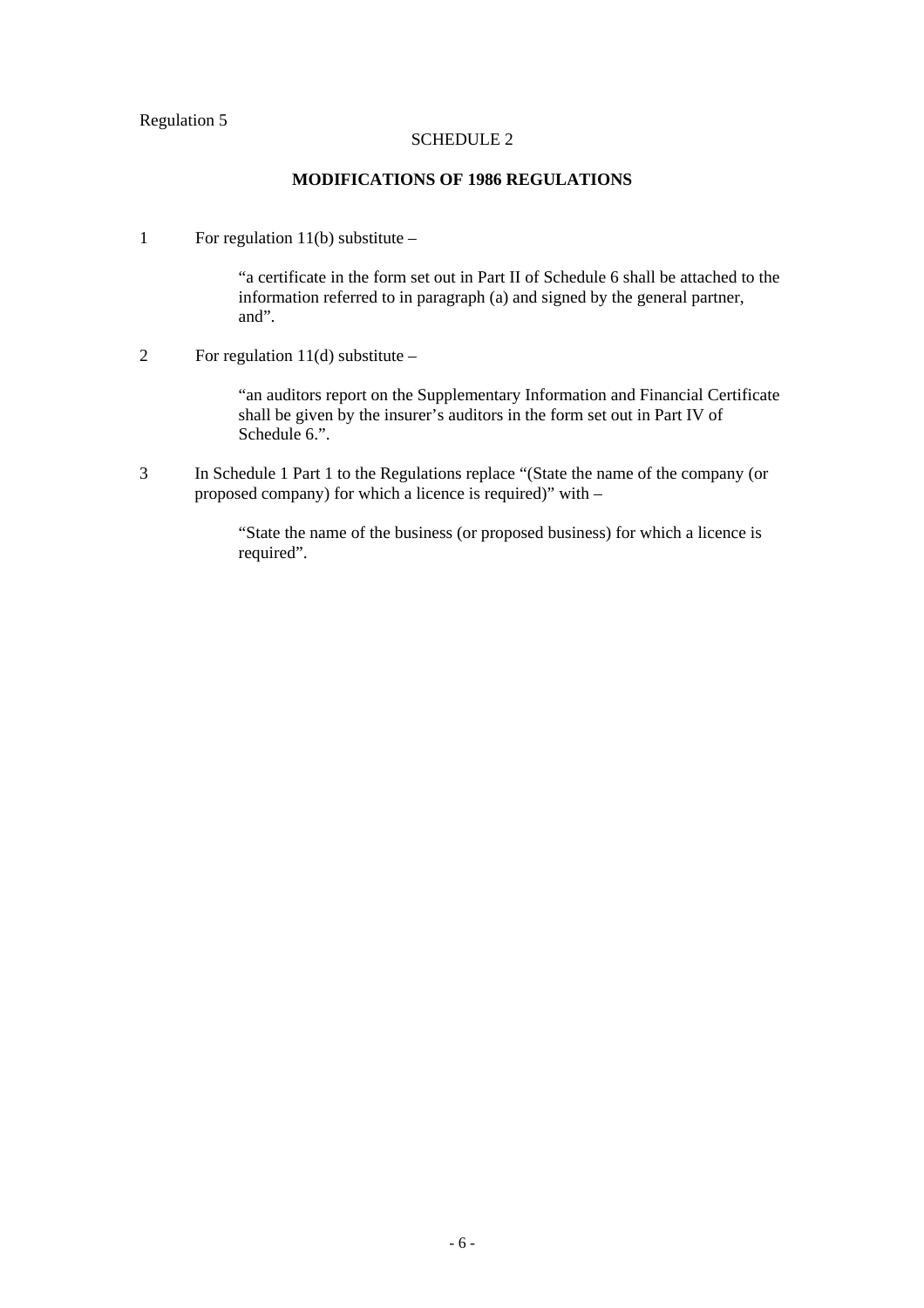4. For the Appendix to schedule 1 substitute -

| "APPENDIX |
|-----------|
|-----------|

| 1.  | Name of Business                                                                                                                                                                                                         |  |
|-----|--------------------------------------------------------------------------------------------------------------------------------------------------------------------------------------------------------------------------|--|
| 2.  | Address of registered office                                                                                                                                                                                             |  |
| 3.  | <b>Business address</b>                                                                                                                                                                                                  |  |
| 4.  | place<br>number<br>Date,<br>and<br>of<br>Registration                                                                                                                                                                    |  |
| 5.  | Amount of capital investment                                                                                                                                                                                             |  |
| 6.  | Amount contributed by each partner                                                                                                                                                                                       |  |
| 7.  | Give details of any letter of credit to<br>be issued in support of the initial<br>financing requirement                                                                                                                  |  |
| 8.  | State the amount by which the assets<br>of the business exceed its liabilities<br>(including all contingent or proposed<br>liabilities, but not those in respect of<br>capital)                                          |  |
| 9.  | State who are the partners and if the<br>partners are bodies corporate state<br>who holds (a) the legal interest and<br>(b) the ultimate beneficial interest in<br>the shares of those partners                          |  |
| 10. | If the partners are bodies corporate<br>state whether the partners have a<br>parent, and if so, give the name and<br>country of incorporation of the<br>ultimate holding company and any<br>intermediate holding company |  |
|     |                                                                                                                                                                                                                          |  |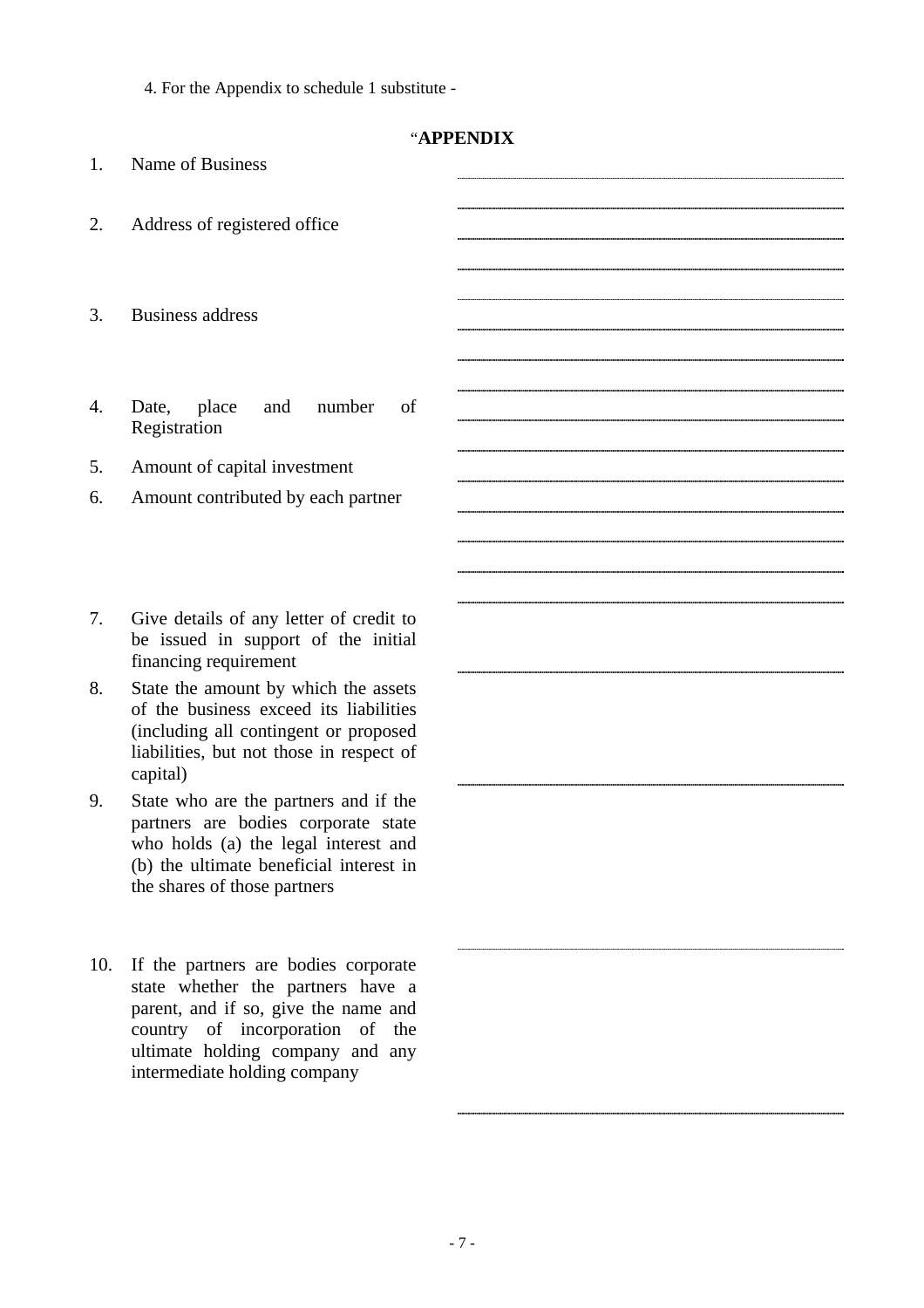- 11. State whether the business has any associated companies, and if so, give (a) names, (b) activities, and (c) the proportion of the nominal value of each class of shares held by the applicant
- 12. State the Class or Classes of insurance business for which authorisation is sought
- 13. State the sources of business and the approximate percentage expected from each source
- 14. State details of the anticipated net retentions for each Class of business for which underwriting authority is sought, during the forthcoming underwriting year.
- 15. State the nature and extent of the existing or proposed reinsurance arrangements for each Class, giving the fullest details of such reinsurance support including details of reinsurers writing 10 % or more of any contract
- 16. Describe fully the intermediate processes which may occur between the payment of a premium by an original Insured and the receipt of funds by the business. Describe in particular any route involving an underwriting agent. Give the name and address of the underwriting agent
- 17. State the date on which the applicant's financial year will end
- 18. Indicate the intended areas of investment of future funds
- 19. State whether the applicant proposes making any loans to its partners, managers, or associates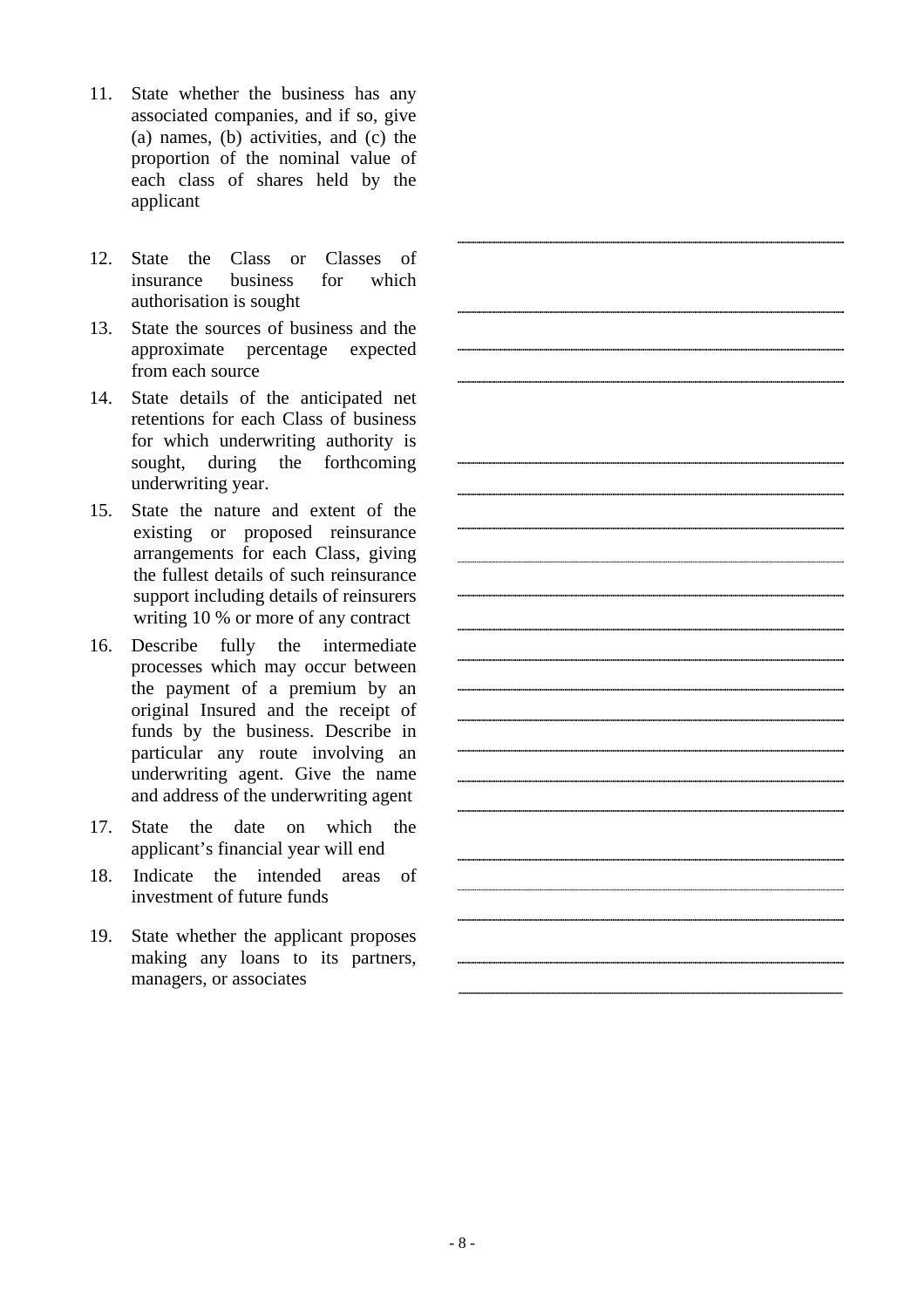- 20. State, in respect of each of the Partners and Directors of partners (if any), the following particulars:-
	- (a) Name
	- (b) Private address
	- (c) Nationality
	- (d) Insurance experience
	- (e) Other business experience
	- (f) Professional qualifications

In addition state particulars of all previous changes in the name or nationality of each of the Partners and Directors of partners (if any)

- 21. Where the applicant's activities are to be managed by another company, give details
- 22. State particulars of any association which exists or which is proposed to exist between the Partners or Directors of partners and any person who acts or will act as an insurance broker, agent, loss adjuster or reinsurer for the insurer or as an underwriting agent referred to in the information given under 19 above
- 23. State the number of staff the applicant proposes to employ in the Isle of Man in the next three years, and the estimated annual costs thereof.
- 24. State the name and address of the applicant's:
	- (a) Auditors
	- (b) Appointed Actuary (if applicable)
	- (c) Advocates
	- (d) Bankers.".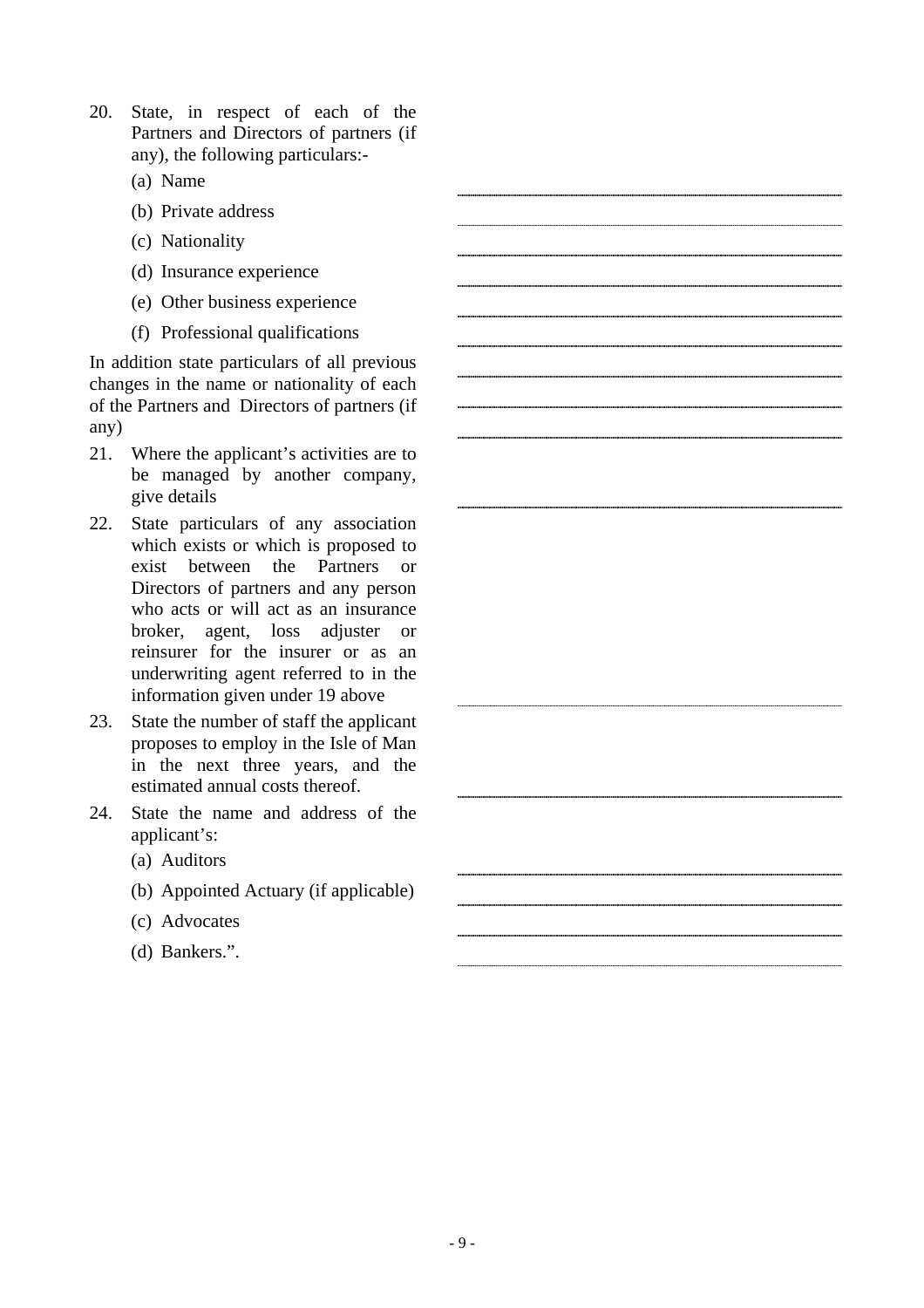5. For Part II of Schedule 1 substitute –

#### "PART II

#### **Supplementary documents and information to accompany applications**

1. A questionnaire in the form set out in Schedule 2, completed by every individual who is or will be, Partner, Chief Executive or Manager of the applicant, or Director, Controller or Chief Executive of a Partner of the applicant.

- 2. A copy of the Partnership Agreement of the applicant.
- 3. A 3 year Business Plan containing:-
	- (a) projected Revenue or Fund Account(s), Profit and Loss account and Balance Sheet giving details as required in the prescribed formats;
	- (b) in the case of an insurer intending to carry out long term business, an estimate of new business premium volumes and a projected profit profile for each type of product;
	- (c) a cash flow projection; and
	- (d) a statement of the principal assumptions on which the business plan has been prepared
- 4. Confirmation by the Auditors that they:-
	- (a) have accepted, or are prepared to accept, appointment.
	- (b) carry Professional Indemnity insurance for not less than £10 million, and
	- (c) consider the information provided in respect of the Business Plan to have been properly prepared on the basis of the assumptions made by the Partners or Directors of partners of the applicant.
- 5. If the applicant is to carry on long-term business confirmation by the Actuary that he:-
	- (a) has accepted, or is prepared to accept, appointment and is qualified to do so;
	- (b) considers the financing of the insurer to be sufficient to cover both technical reserves and the required margin of solvency during the first three financial years following authorisation, and
	- (c) agrees with the information provided in the Business Plan in so far as it relates to long-term business.

6. A copy (or draft) of any inwards reinsurance contract, binding authority or agency agreement that has been (will be) entered into.

7. A copy (or draft) of any agreement with persons (other than employees) who will manage the business of the applicant.".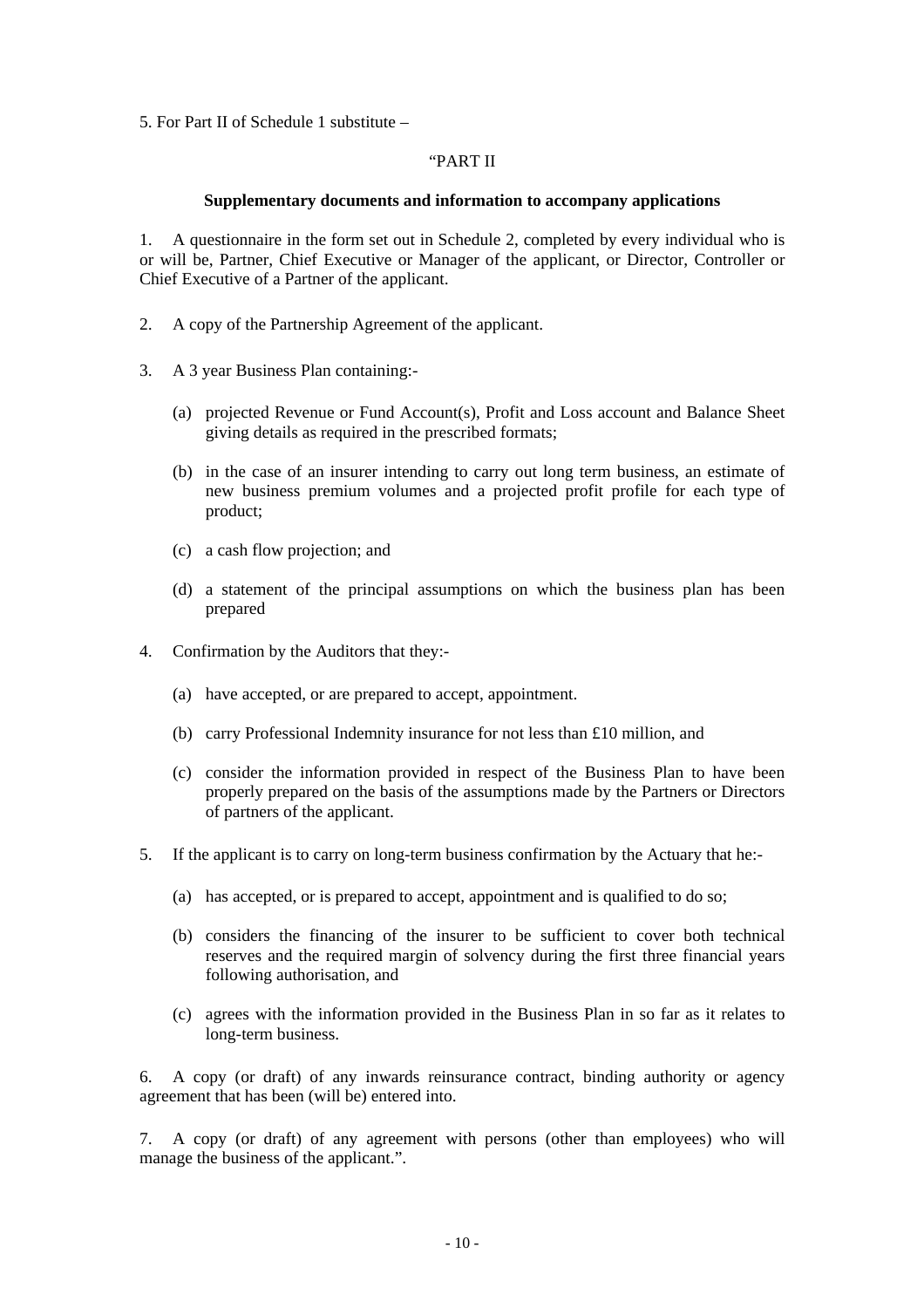# "SCHEDULE 2

# **Particulars of Partners, Chief Executives and Managers of the Applicant, and Directors, Controllers and Chief Executives of Partners of the Applicant**

| 1. | Name of business in connection with which<br>this questionnaire is being completed. |  |
|----|-------------------------------------------------------------------------------------|--|
| 2. | Surname                                                                             |  |
|    | Forename(s)                                                                         |  |
|    | Any previous name(s) by which you have                                              |  |
|    | been known.                                                                         |  |
|    |                                                                                     |  |
| 3. | Are you completing this questionnaire as a                                          |  |
|    | Partner, Chief Executive or Manager of the                                          |  |
|    | Applicant, or a Director, Controller or Chief                                       |  |
|    | Executive of a Partner of the Applicant (See                                        |  |
|    | Note on page 3 of Schedule 2).                                                      |  |
| 4. | Private Address.                                                                    |  |
|    |                                                                                     |  |
|    |                                                                                     |  |
|    |                                                                                     |  |
|    |                                                                                     |  |
| 5. | Previous private addresses during the last                                          |  |
|    | seven years.                                                                        |  |
|    |                                                                                     |  |
|    |                                                                                     |  |
|    |                                                                                     |  |
| 6. | Place and date of Birth.                                                            |  |
|    |                                                                                     |  |
| 7. |                                                                                     |  |
|    | Nationality and former nationality.                                                 |  |
| 8. | Present occupation or employment and                                                |  |
|    | occupations and employment during the last                                          |  |
|    | ten years, including the name of the                                                |  |
|    | employer, the nature of the business, the                                           |  |
|    | position held and relevant dates.                                                   |  |
|    |                                                                                     |  |
|    |                                                                                     |  |
| 9. | any bodies corporate<br>Name<br>the<br>and                                          |  |
|    | countries in which they are registered:                                             |  |
|    |                                                                                     |  |
|    | (a) of which you are now a Director,                                                |  |
|    | Controller or Manager.                                                              |  |
|    | (b) of which you have been a Director,                                              |  |
|    | Controller or Manager at any time during                                            |  |
|    | the last ten years.                                                                 |  |
|    |                                                                                     |  |

If insufficient space is provided, please attach a separate sheet of paper.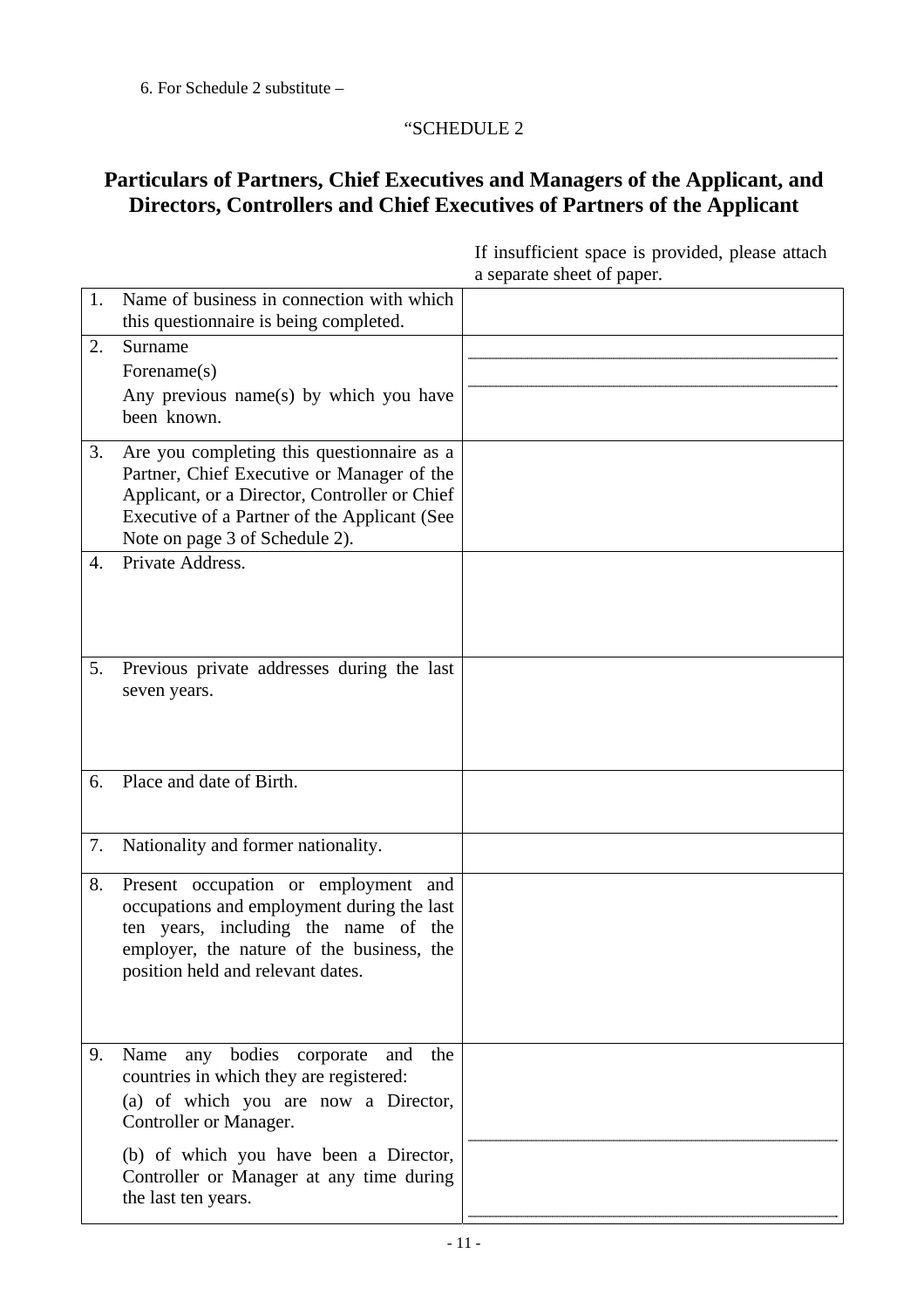| 10. | Professional qualifications and year in<br>which they were obtained.                                                                                                                                                                                                                                                                                                                                                                                                                                                                       |  |
|-----|--------------------------------------------------------------------------------------------------------------------------------------------------------------------------------------------------------------------------------------------------------------------------------------------------------------------------------------------------------------------------------------------------------------------------------------------------------------------------------------------------------------------------------------------|--|
| 11. | Have you at any time been convicted of<br>any offence (other than (a) an offence<br>committed when you were under the age<br>of 18 years unless the same was committed<br>within the last ten years, or (b) an offence<br>in connection with the use or ownership of<br>a motor vehicle which was tried in a court<br>of summary jurisdiction) by any court,<br>whether civil or military? If so, give full<br>particulars of the court by which you were<br>convicted, the offence and the penalty<br>imposed and the date of conviction. |  |
| 12. | Have you been censured, disciplined or<br>criticised by any professional body to<br>which you belong or belonged or have you<br>ever held a practising certificate subject to<br>conditions? If so, give full particulars.                                                                                                                                                                                                                                                                                                                 |  |
| 13. | body<br>Have<br>any<br>you,<br><sub>or</sub><br>corporate,<br>partnership or unincorporated institution<br>with which you are, or have been<br>associated<br>Partner,<br>Director,<br>as<br>a<br>Controller or Manager, been the subject of<br>an investigation by a governmental,<br>professional or other regulatory body? If<br>so, give full particulars.                                                                                                                                                                              |  |
| 14. | Have you been dismissed from any office<br>or employment or barred from entry to any<br>profession or occupation? If so, give full<br>particulars.                                                                                                                                                                                                                                                                                                                                                                                         |  |
| 15. | Have you been adjudicated bankrupt by a<br>court? If so, give full particulars.                                                                                                                                                                                                                                                                                                                                                                                                                                                            |  |
| 16. | Have you failed to satisfy any<br>debt<br>adjudged due and payable by you as a<br>judgment-debtor under an order of a court?<br>If so, give full particulars.                                                                                                                                                                                                                                                                                                                                                                              |  |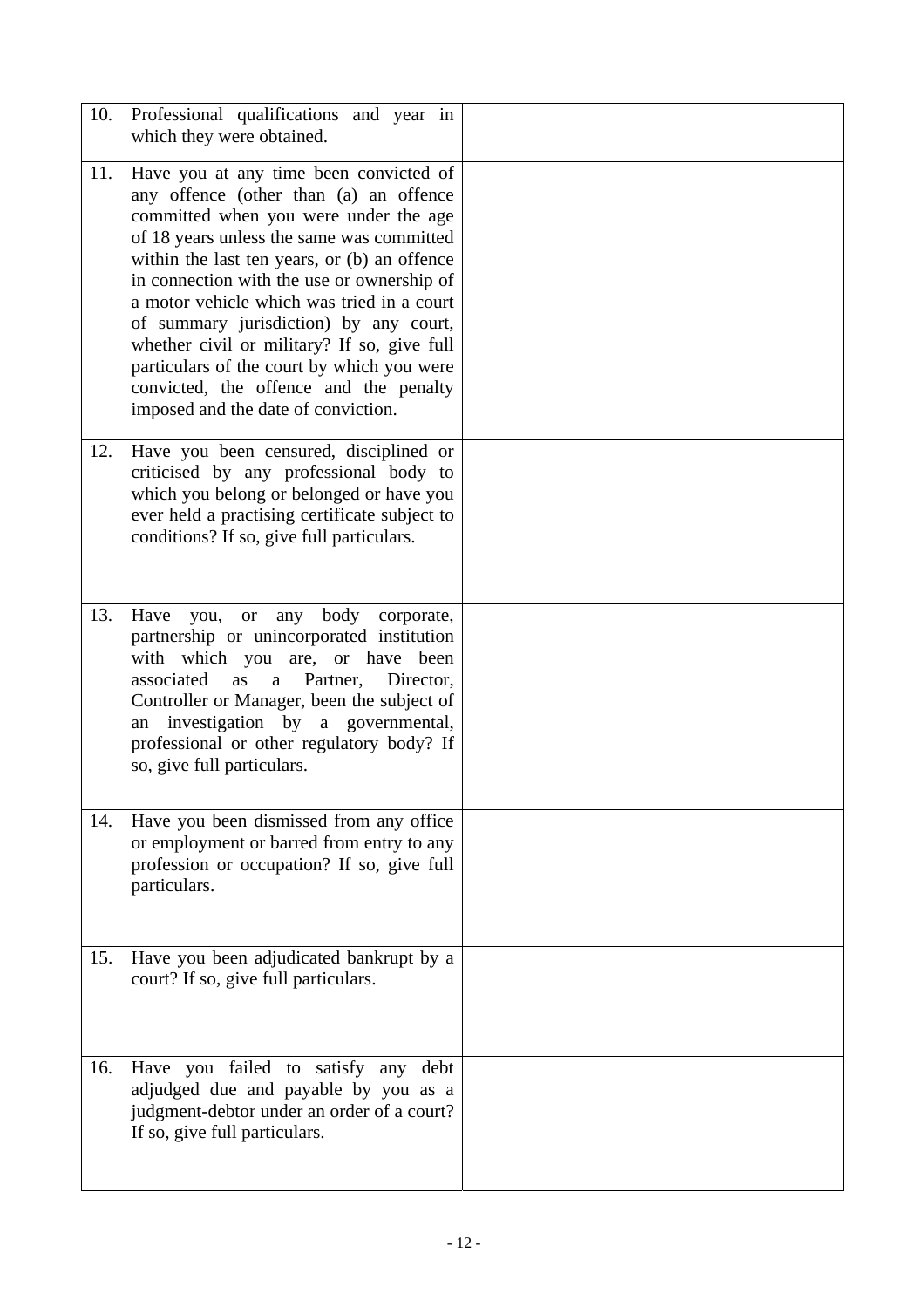| 17. | in connection with<br>Have you,<br>the<br>formation or management of any body<br>corporate, partnership or unincorporated<br>institution been adjudged by a court civilly<br>liable for any fraud, misfeasance or other<br>misconduct by you towards such a body or<br>company or towards any members thereof?<br>If so, give full particulars.                                                                                                                                                                                                          |                                                                                                      |
|-----|----------------------------------------------------------------------------------------------------------------------------------------------------------------------------------------------------------------------------------------------------------------------------------------------------------------------------------------------------------------------------------------------------------------------------------------------------------------------------------------------------------------------------------------------------------|------------------------------------------------------------------------------------------------------|
| 18. | Has any body corporate, partnership or<br>unincorporated institution with which you<br>were associated as a Partner, Director,<br>Controller or Manager been compulsorily<br>wound up or made any compromise or<br>arrangement with its creditors or ceased<br>trading<br>in<br>circumstances<br>where<br>its<br>creditors did not receive or have not yet<br>received full settlement of their claims,<br>either while you were associated with it or<br>within one year after you ceased to be<br>associated with it? If so, give full<br>particulars. |                                                                                                      |
| 19. | In carrying out your duties will you be<br>acting on the directions or instructions of<br>any other person? If so, please give full<br>particulars.                                                                                                                                                                                                                                                                                                                                                                                                      |                                                                                                      |
| 20. | Provide the name and address of two<br>persons who can provide references<br>appropriate to your profession and who<br>have known of your business activities<br>over the last 5 years or more.                                                                                                                                                                                                                                                                                                                                                          |                                                                                                      |
|     |                                                                                                                                                                                                                                                                                                                                                                                                                                                                                                                                                          | I certify that the above information is complete and correct to the best of my knowledge and belief. |

| I became a Partner/Chief Executive/Manager of         |      |        |
|-------------------------------------------------------|------|--------|
| (institution referred to in question 1) on            |      | (date) |
| Signed                                                | Date |        |
| And/or                                                |      |        |
| I became a Director/Controller/Chief Executive of     |      |        |
| a body corporate which is limited/general partner for |      |        |
| (institution referred to in question 1) on            |      | (date) |
| Signed                                                | Date |        |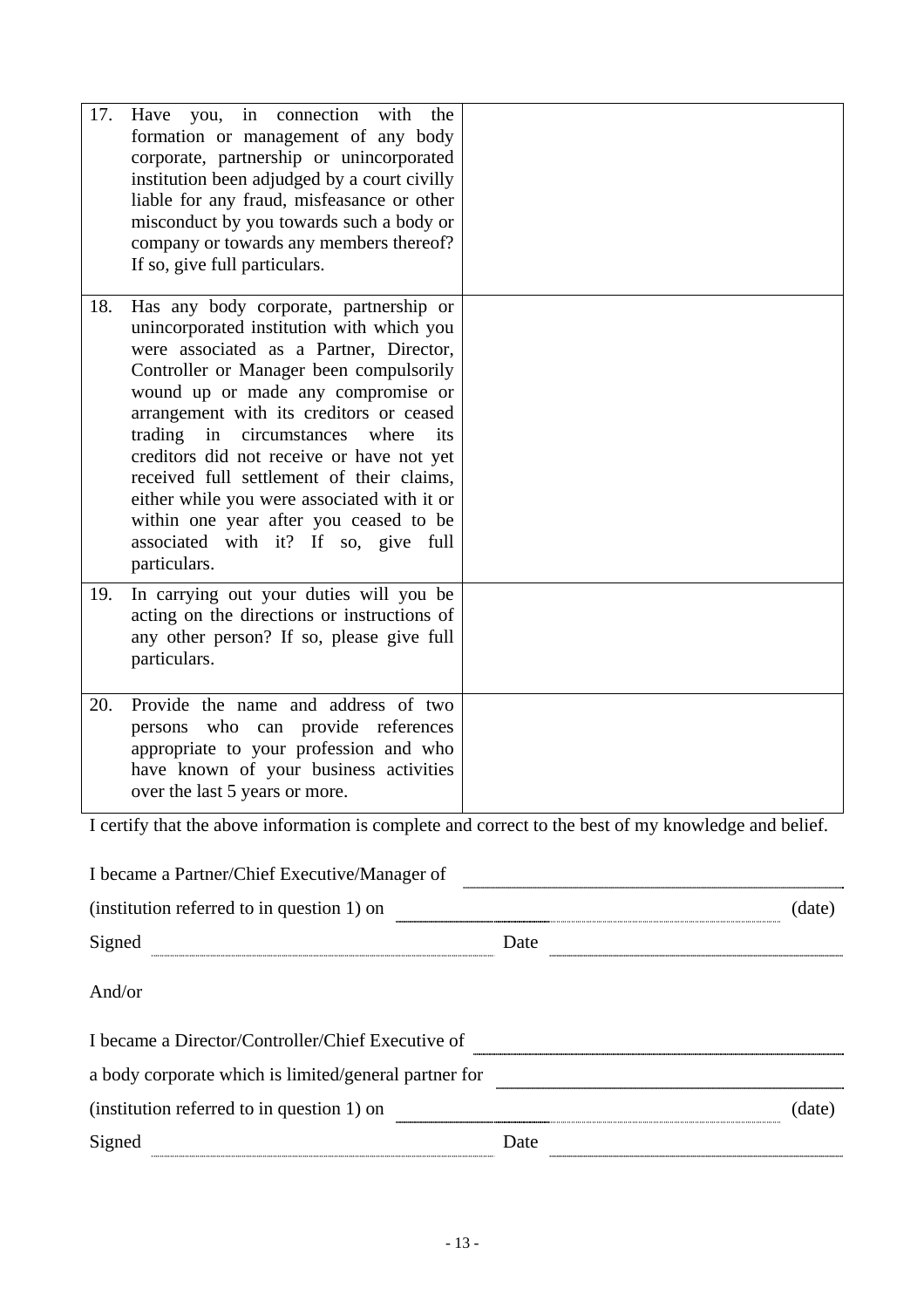#### **NOTE**

Partners, Directors, Controllers and Managers:

The term "Controller" should be taken to include a person, whether an individual or a body corporate, in accordance with whose directions or instructions any of the Directors of a company are accustomed to act or who, either alone or with associates, is entitled to exercise control of one third or more of the voting power at any general meeting of the company or its parent. Where a controller is a body corporate, the Insurance Supervisor may wish to look through that body to the ultimate controller or controllers from whom appropriate information as described above may be sought.

"Manager" is more narrowly defined as applying only to a person who under the immediate authority of a director or chief executive either exercises managerial functions or is responsible for maintaining accounts or other records.

"Partner" is an individual or body corporate that is a limited or general partner of the applicant.

Applicants that are in doubt about whether they need to supply details of particular individuals should consult the Insurance Supervisor.".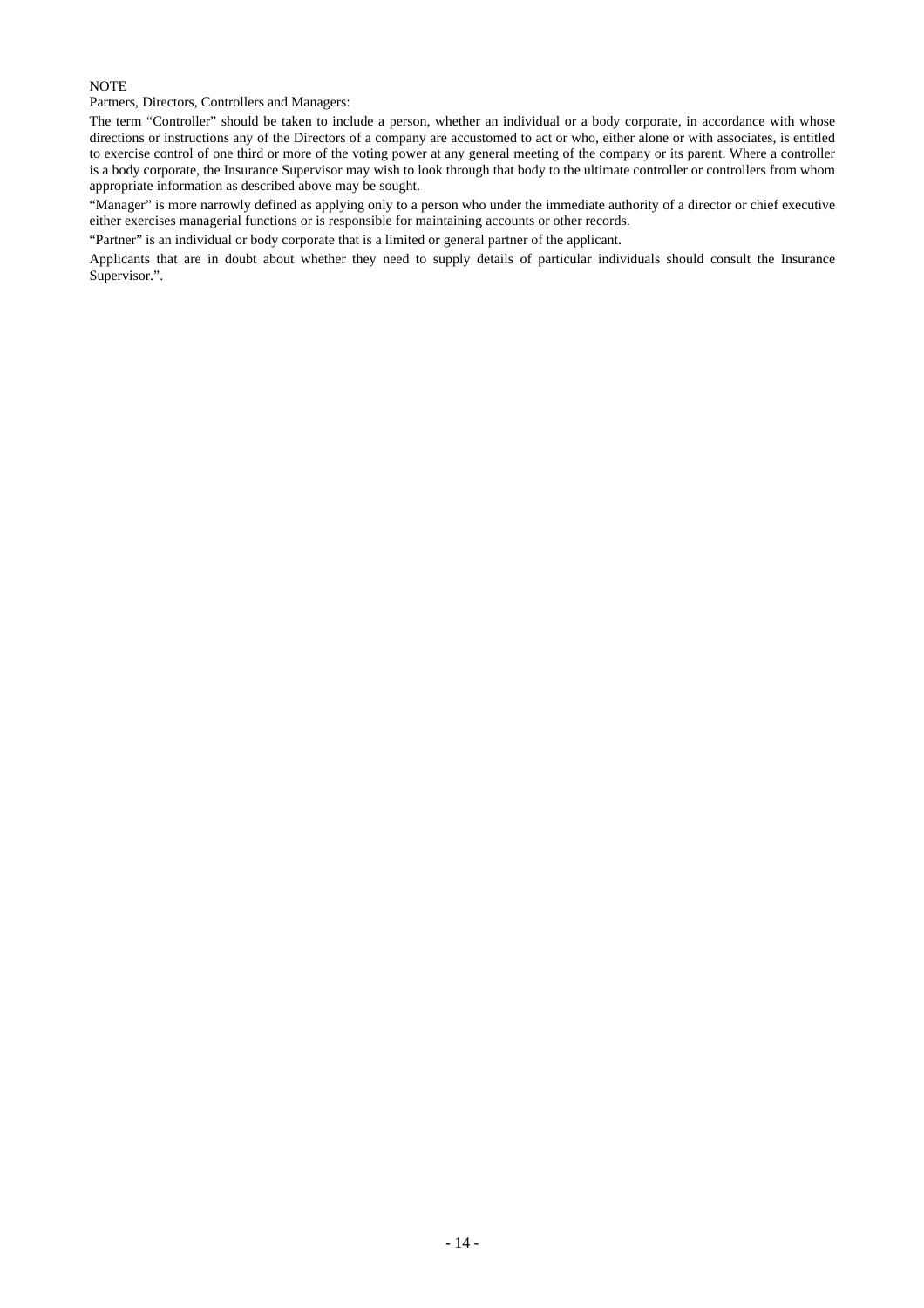7. In Schedule 4 for Part I substitute –

# "SCHEDULE 4

# PART I

**PROFIT & LOSS ACCOUNT**  (For Limited Partnership)

| Transfer from/(to) insurance accounts             |                |                           |
|---------------------------------------------------|----------------|---------------------------|
| General business revenue account                  |                | $\mathbf X$               |
| General business fund                             |                | $\mathbf X$               |
| Long-term business fund                           |                | X                         |
|                                                   |                | X                         |
| Investment return (excluding long-term business): |                |                           |
| Investment income                                 | X              |                           |
| Gains/(losses) on investments                     |                |                           |
| Realised                                          | X              |                           |
| Unrealised                                        | X              |                           |
|                                                   | $\overline{X}$ |                           |
|                                                   |                |                           |
| Allocated to general business revenue account     | (X)            |                           |
| Allocated to general business fund                | (X)            |                           |
|                                                   |                | X                         |
|                                                   |                | X                         |
| Differences on exchange                           |                | $\boldsymbol{\mathrm{X}}$ |
| Loan interest payable                             | (X)            |                           |
| Other expenses                                    | (X)            |                           |
|                                                   |                | (X)                       |
| Profit/(loss)                                     |                | X                         |
| Income distributed to partners                    | (X)            |                           |
| Return of capital to partners                     | (X)            |                           |
|                                                   |                | (X)                       |
| Retained profit/(loss)                            |                | $\mathbf X$               |

# NOTES:

1. Corresponding figures to be given for preceding accounting period.

2. Where an item is nil in both the period and the preceding period, the relevant heading may be omitted.".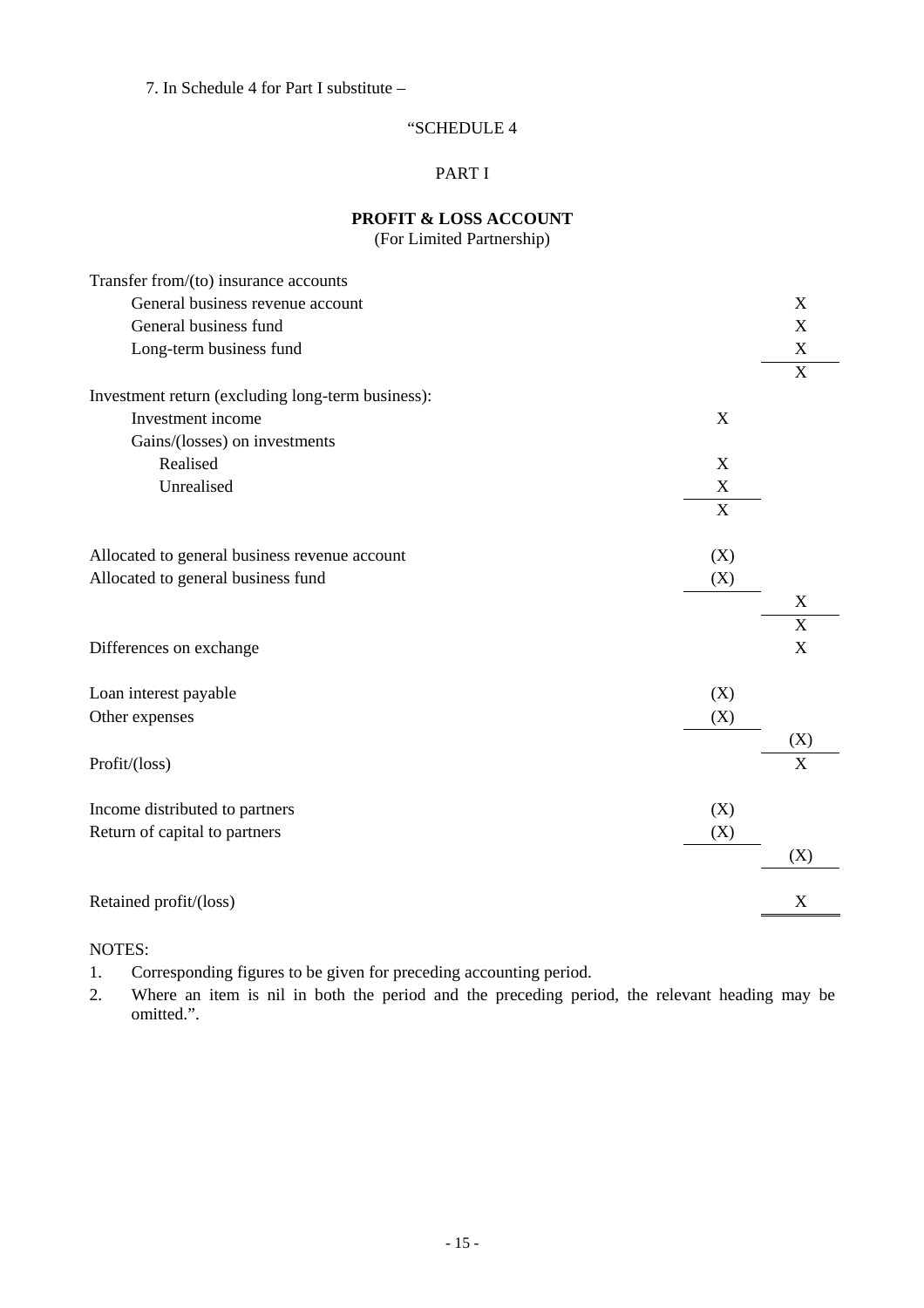8. In Schedule 5 for Part I substitute -

# "SCHEDULE 5

# PART I

# **BALANCE SHEET**

(For Limited Partnership)

| Tangible fixed assets                               |             | X                     |
|-----------------------------------------------------|-------------|-----------------------|
| Investments in associated companies                 |             | X                     |
| Other investments                                   |             |                       |
| * Property                                          | X           |                       |
| * Fixed interest securities                         | X           |                       |
| * Deposits, loans and mortgages                     | X           |                       |
| * Ordinary shares and unit trusts                   | $\mathbf X$ |                       |
| * Other investments                                 | $\mathbf X$ |                       |
|                                                     |             | X                     |
| Other assets                                        |             |                       |
| Deposits with reinsurers                            | X           |                       |
| Amounts withheld by ceding companies                | X           |                       |
| Other insurance debtors                             | X           |                       |
| Bank balances and cash                              | X           |                       |
| Miscellaneous                                       | $\mathbf X$ |                       |
|                                                     |             | X                     |
| General business insurance provisions and funds     |             | $\overline{\text{X}}$ |
| Unearned premiums                                   |             |                       |
| Deferred acquisition costs                          | (X)<br>X    |                       |
|                                                     |             |                       |
|                                                     | (X)         |                       |
| Unexpired risks                                     | (X)         |                       |
| Claims (including claims incurred but not reported) | (X)         |                       |
| General business fund                               | (X)         |                       |
| Other liabilities                                   |             | (X)                   |
| Deposits by ceding insurers                         | (X)         |                       |
| Amounts withheld from reinsurers                    | (X)         |                       |
| Other insurance creditors                           | (X)         |                       |
| Bank loans and overdrafts                           | (X)         |                       |
| Miscellaneous                                       | (X)         |                       |
|                                                     |             | $(\rm X)$             |
|                                                     |             | X                     |
| Net assets attributable to long-term business fund  |             | X                     |
|                                                     |             | X                     |
|                                                     |             |                       |
| Representing                                        |             |                       |
| General partner's capital account                   |             | X                     |
| Limited partners' capital accounts                  |             | $\mathbf X$           |
| Total partners' interests                           |             | $\mathbf X$           |
| Long-term business fund                             |             | $\mathbf X$           |
|                                                     |             | $\mathbf X$           |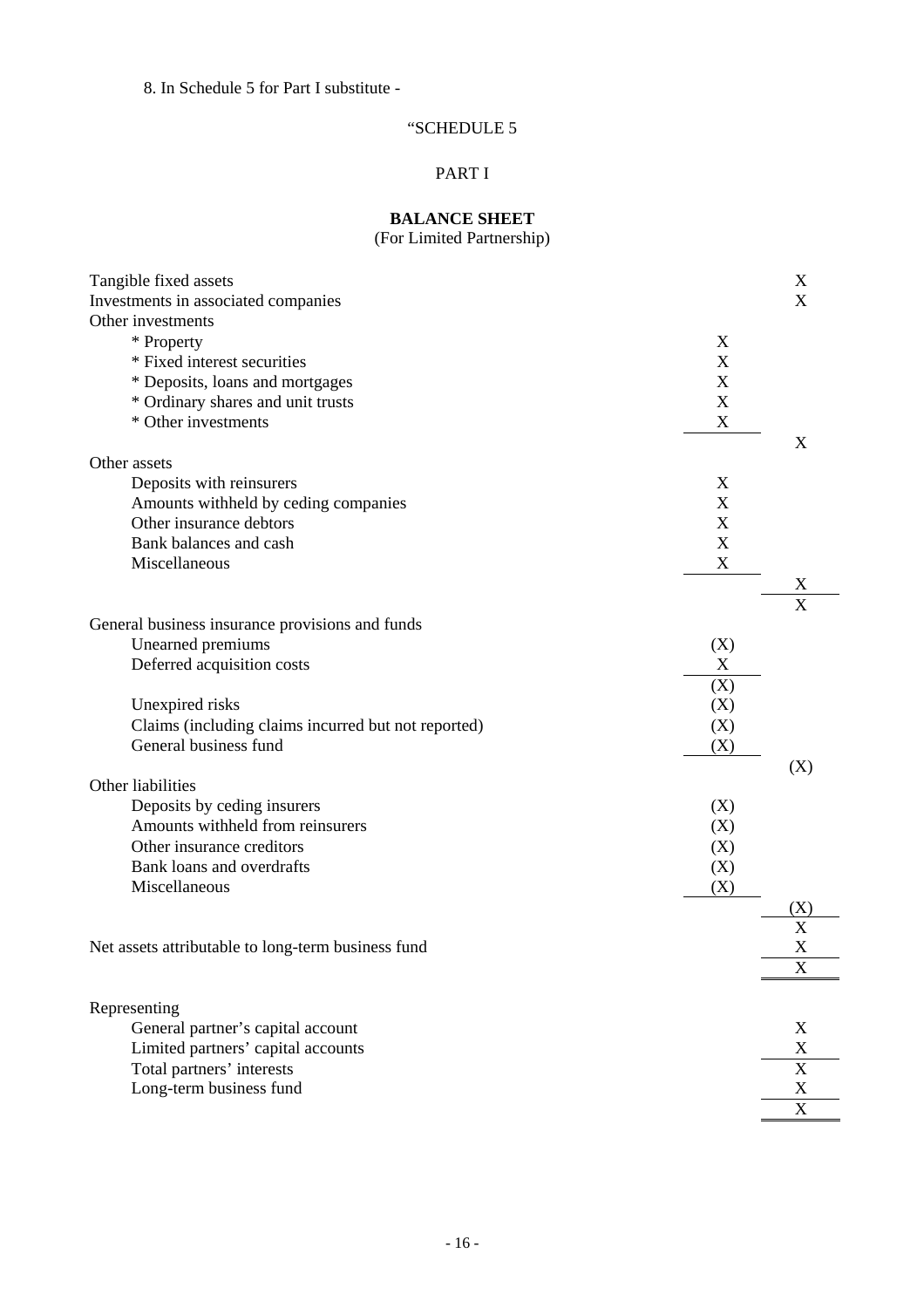# NOTES:

- 1. Corresponding figures to be given for preceding accounting period.
- 2. Items which are marked with an asterisk may be disclosed by way of note.
- 3. Where there are nil items in both the period and the preceding period the relevant heading may be omitted.".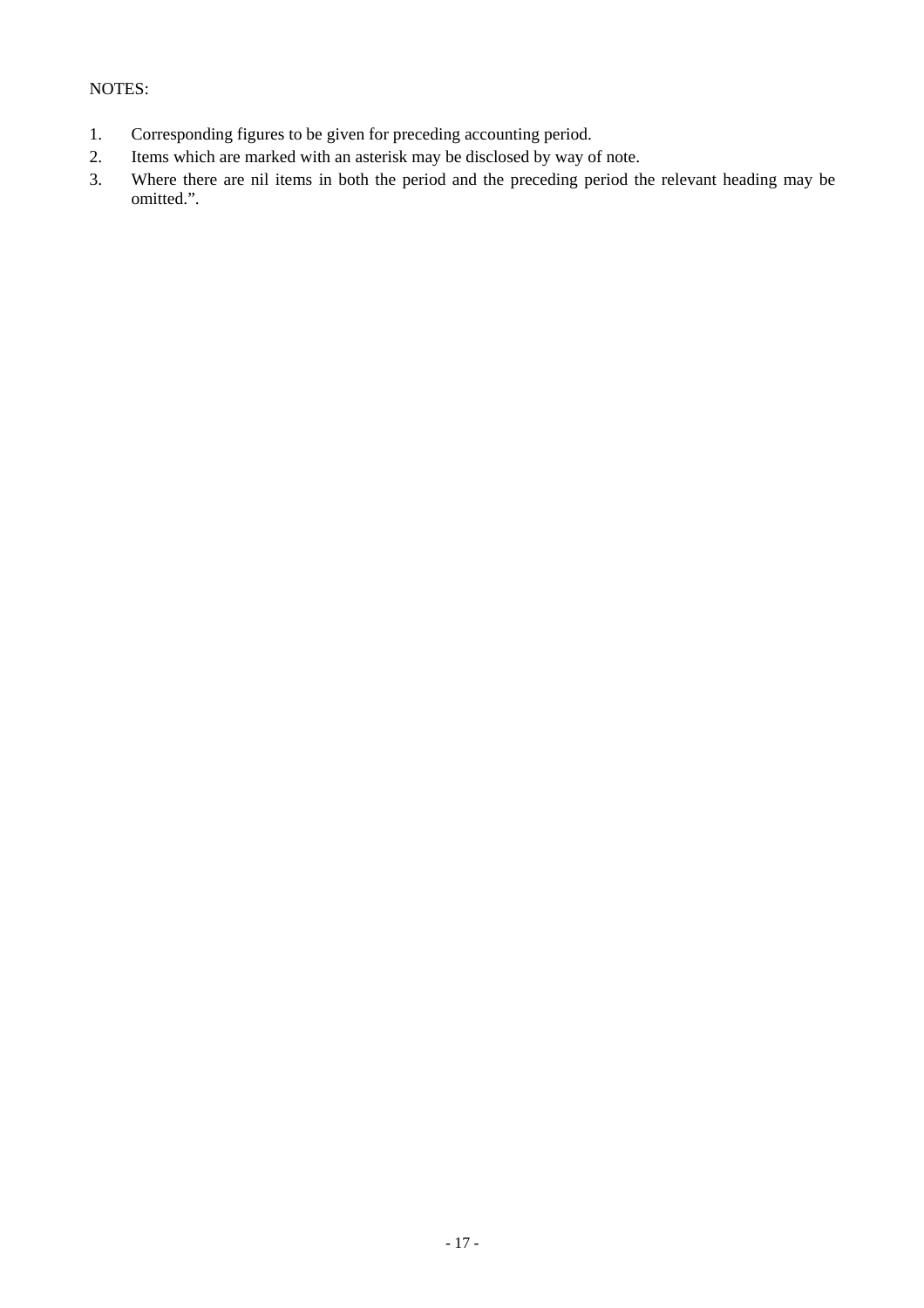9. In Schedule 6 for Part II substitute –

#### "PART II

# **FINANCIAL CERTIFICATE**

We certify that:

l. The Authorised Insurer complied with the requirements of the Insurance Act 1986 and the Insurance Regulations 1986 during the financial year ended ( ).

2. The Supplementary Information submitted with the audited accounts for that year (other than the actuarial valuation of liabilities by class of contract net of reinsurance) has been compiled in accordance with the Insurance Regulations 1986.

3. The excess of adjusted net assets (calculated in accordance with the Insurance Regulations 1986) over the required minimum margin of solvency at the end of that year was £

4. As at the end of that year no charge had been made on the assets of the Authorised Insurer to secure the liabilities of any other person (except as stated in notes to the annual accounts\*) and there has been no charge since that date.

5. There was no material change in the ownership or structure of the Authorised Insurer during that year (apart from the change notified to the Insurance Supervisor in writing on  $*$ ).

6. For an insurer carrying on class 1 or 2 business except when carried on as restricted business under class 12, the insurer has installed systems sufficient to satisfy the requirements of, and has complied with the requirements of the Common Trading Practices for Isle of Man Insurers (Guidance Notes on the Prevention of Money Laundering).

Partner/Director of Partner

Partner/Director of Partner

Date

\* Delete or include as appropriate".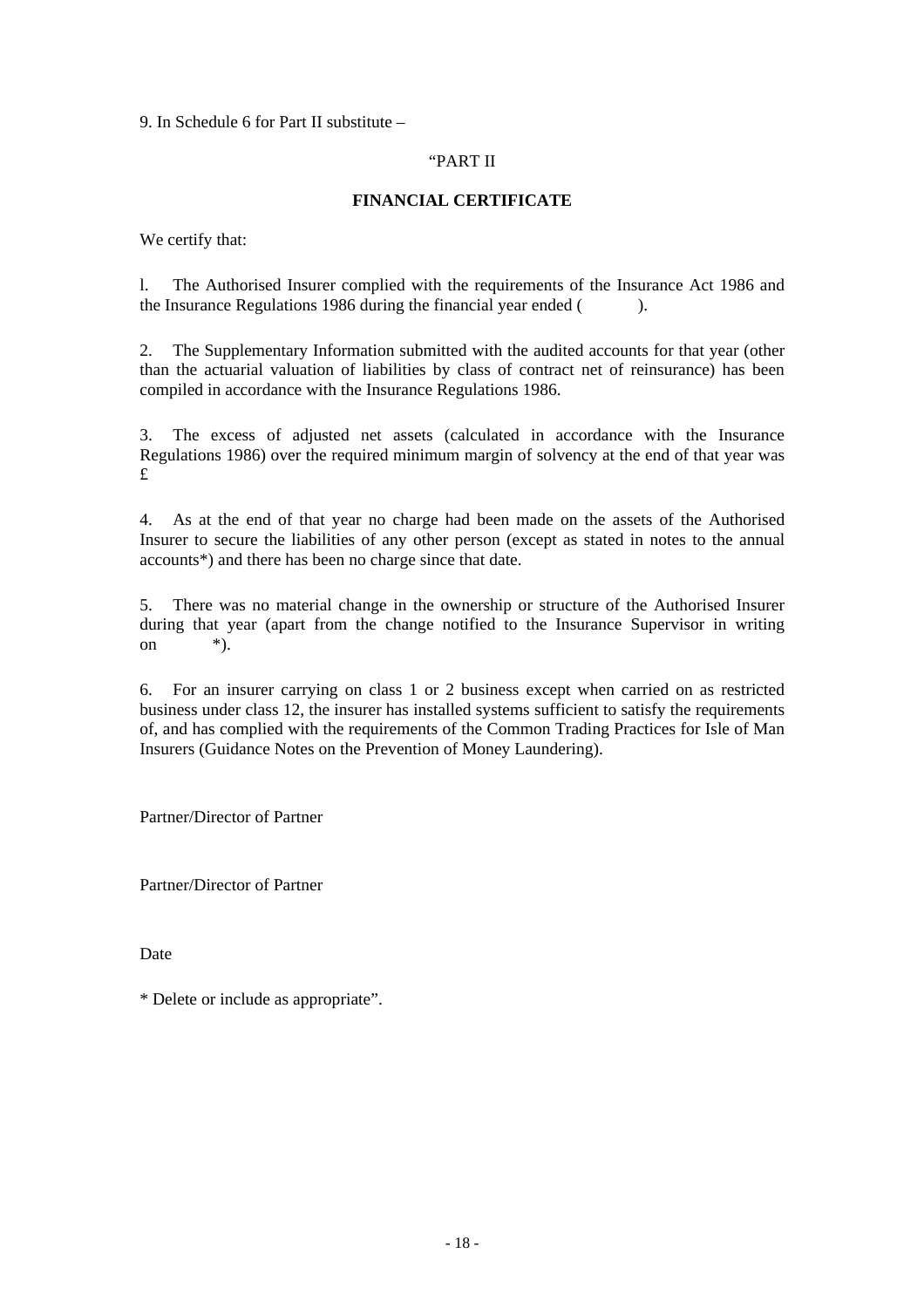10. In Schedule 6, for Part IV substitute –

#### "PART IV

#### **AUDITORS' REPORT**

To the Insurance Supervisor

We have examined the information furnished pursuant to regulation 11 of the Insurance Regulations 1986.

In our opinion and according to the information and explanations we have received:

- (i) all of the information prescribed in regulation 11 of, and Schedule 6 to, those Regulations as is relevant to the business carried on by the Authorised Insurer (other than the revised three year business plan for long term business, if applicable, and the actuarial valuation of class of contract net of reinsurance) has been properly prepared; and
- (ii) it was reasonable for the persons giving the certificate under regulation 11 (b) of the Insurance Regulations 1986 to have made the statements thereon contained in paragraphs 2, 3, 4 and, for an insurer carrying on class 1 or 2 business except when carried on as restricted business under class 12, 6.

Date

Signed

Qualification".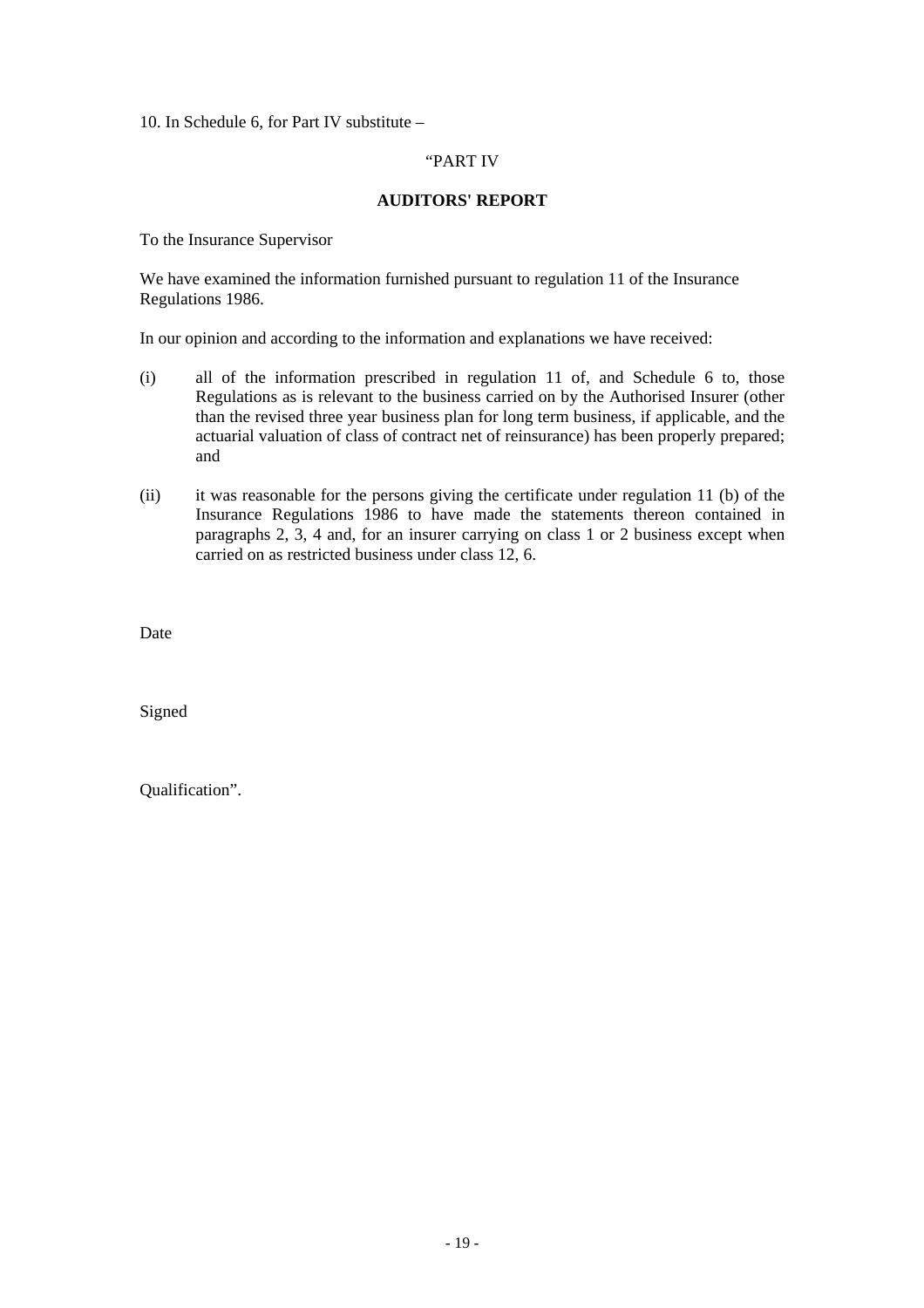#### 11. In Schedule 7, for Parts I and II and III, substitute –

#### "SCHEDULE 7

# PART I

#### **SOLVENCY MARGINS**

- 1. (1) The minimum margin of solvency of an insurer to carry on:–
	- (a) long-term business within Classes 1 and 2 shall be either £500,000 or the sum produced by applying the following percentages to the actuarial value of liabilities to policyholders net of reinsurance:–
		- (i)  $\frac{1}{4}\%$  for business within Class 1; and
		- (ii) 1% for business within Class 2,

whichever is the greater;

- (b) general business within Classes 3 to 9 shall be 15% of net premiums written, or £150,000, whichever is the greater;
- (c) reinsurance business within Classes 10 and 11 shall be £100,000;
- (d) general business within Class 12 shall be £50,000 plus:–
	- (i) 10% of net premiums written up to 2 million pounds; and
	- (ii) 5% of net premiums written in excess of 2 million pounds;
- (e) long-term business within Class 12 shall be £100,000;
- (f) both long-term and general business within Class 12 shall be the sum of the solvency margins required under paragraphs (d) and (e) above.

(2) Where an authorised insurer carries on more than one category of business, the minimum solvency margin shall be the sum of the solvency margins required for each category carried on.

2. In paragraph 1:–

"net premiums written" means the premium income receivable in the insurer's last preceding financial year net of reinsurance and reduced by any rebates or refunds, but where an insurer has not completed its first financial year, the net premiums written shall be taken to be the amount stated in its application for authorisation as the maximum aggregate net premiums which will be written in the first year.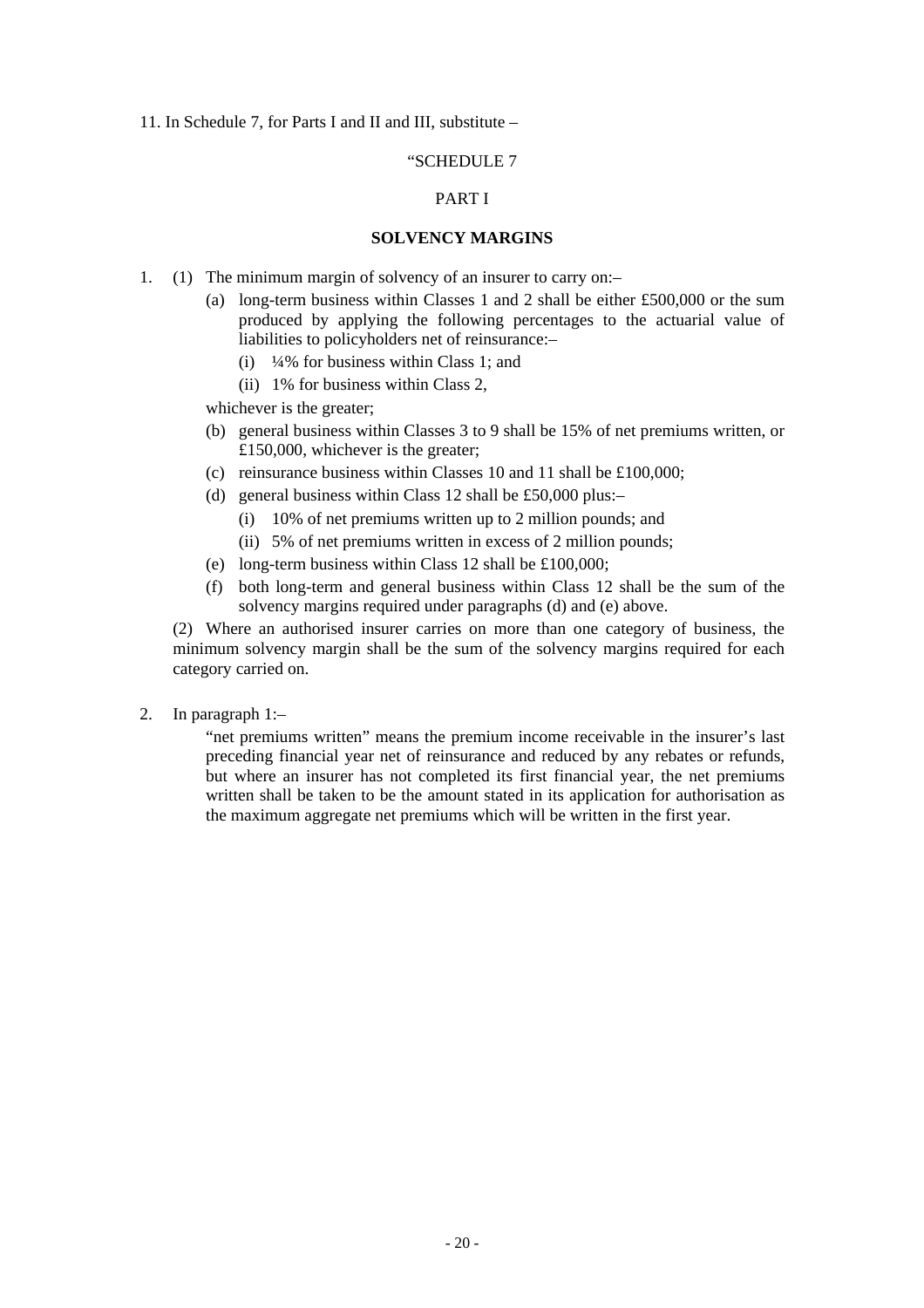#### PART II

#### **ADMISSIBILITY OF ASSETS**

1 In this Part<sup>-1</sup>

"the aggregated funds" means the sum of the partners' capital and the general business insurance provisions and funds as shown by the balance sheet prepared in accordance with Regulation 9;

"approved investments" means:–

(a) any investments which are issued or guaranteed by:–

- (i) the Government of the Island;
- (ii) the Government of the United Kingdom;

(b) Treasury Bills, Tax Reserve Certificates, or Certificates of Tax Deposit, United Kingdom National Savings Income bonds and fixed interest securities issued by any local authority in the Island or the United Kingdom;

(c) any dated investment which is listed on a recognised exchange and which is issued by the Government of:–

- (i) the United States of America;
- (ii) any Member State of the European Community; or

(d) any dated investment which is listed on a recognised exchange and which is issued by any other Government or organisation if the Supervisor has confirmed in writing that investments issued by such Government or organisation are acceptable to him either in general or on a case by case basis;

"associate" includes, without prejudice to section 34 of the Act, the controller of any of the insurer's partners and the insurance manager of the insurer;

"investments" includes securities;

"partners' capital" means the capital contributed by the partners as shown by the balance sheet prepared in accordance with Regulation 9;

"recognised exchange" means any investment exchange that is acceptable to the Supervisor.

2. (1) Subject to sub-paragraph (2), an asset subject to a third party charge shall be admissible only to the extent that it exceeds the amount outstanding under the charge.

(2) Sub-paragraph (1) shall not apply in respect of an asset subject to a third party charge where that charge only secures a liability which arises out of an arrangement under which the third party agrees to guarantee the payment of any claim made under a contract of insurance effected by the insurer.

(3) In this paragraph, "asset subject to a third party charge" means an asset of an insurer which is subject to any mortgage, charge, lien or other arrangement (including any arrangement whereby any premiums paid to, or assets of, the insurer are held in trust) to secure a liability of a third party.

- 3. For the purposes of entry B of paragraph 6, the calculations shall be based upon:–
	- (a) valuations by independent professional valuers made within the period of 3 years immediately preceding the balance sheet date; or
	- (b) the purchase price, if the land or buildings were purchased in an arms length transaction within that period.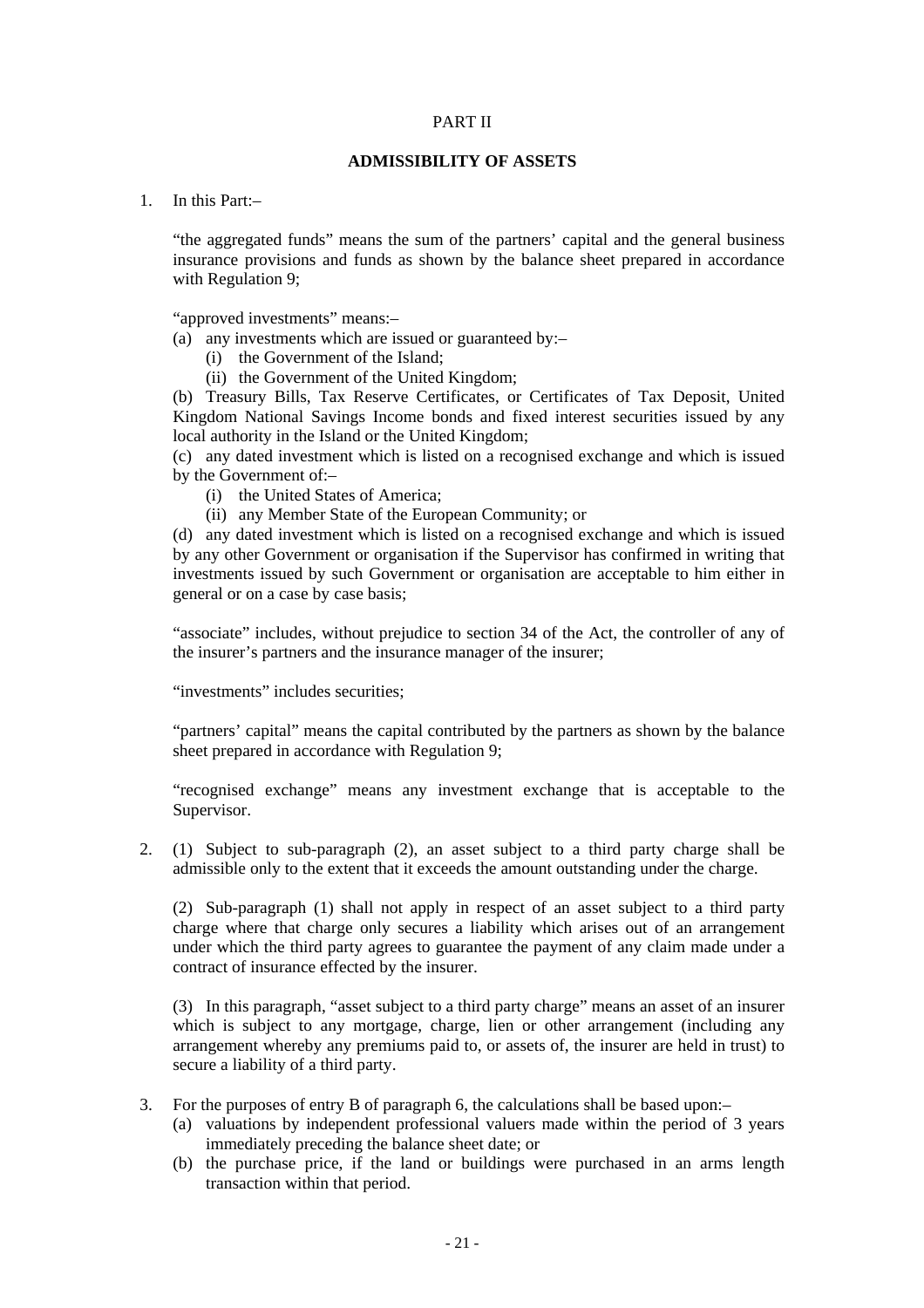- 4. An asset falling within entry C of paragraph 5 shall not be admissible for the purposes of calculating the solvency margin of the insurer if it is leased by the insurer or is subject to a hire purchase or conditional sale agreement or any financial arrangement under which the property in the asset is not vested in the insurer.
- 5. (1) Where an insurer holds any units in an acceptable scheme, then, for the purposes of calculating the solvency margin of that insurer, the holding may be treated as a holding of the property of the scheme (other than any part of such property which is not attributable to the units) in proportion to the number of units in the scheme held by the insurer.

(2) For the purposes of sub-paragraph (1), an "acceptable scheme" is a collective investment scheme which the Supervisor has confirmed in writing is acceptable to him.

(3) Expressions used in this paragraph have the same meaning as in the Financial Supervision Act  $1988^{\text{(c)}}$ .

6. Subject to the provisions of this Part, the assets, other than assets attributable to longterm business, described in column 1 of the following table shall not be admissible for the purposes of calculating the solvency margin of an insurer to the extent specified in column 2:–

#### TABLE

#### ASSETS AMOUNT NOT ADMISSIBLE

excess of 20% of the aggregated funds.

the partners' capital.

the partners' capital.

the aggregated funds

the partners' capital.

the partners' capital.

in respect of each holding, the amount in excess of 10% of the aggregated funds.

the aggregate amount in excess of 25% of

the aggregate amount in excess of 25% of

the aggregate amount in excess of 10% of

the aggregate amount in excess of 10% of

A. Investments

(other than land and buildings)

- (a) Approved investments: in respect of each holding, the amount in
- (b) Other investments listed on a recognised exchange:
- (c) Investments (other than those falling within head (b)) in, or amounts owing by any associate of the insurer:
- (d) Any other unlisted investments: the aggregate amount in excess of 10% of
- B. Land and buildings
	- (a) All land and buildings (including those falling within head (b)):
	- (b) Land and buildings occupied by the insurer or an associate of the insurer:
- C. Tangible fixed assets (other than those described elsewhere in this Table):
- D. Intangible fixed assets: not admissible.

(c) 1988 c.16.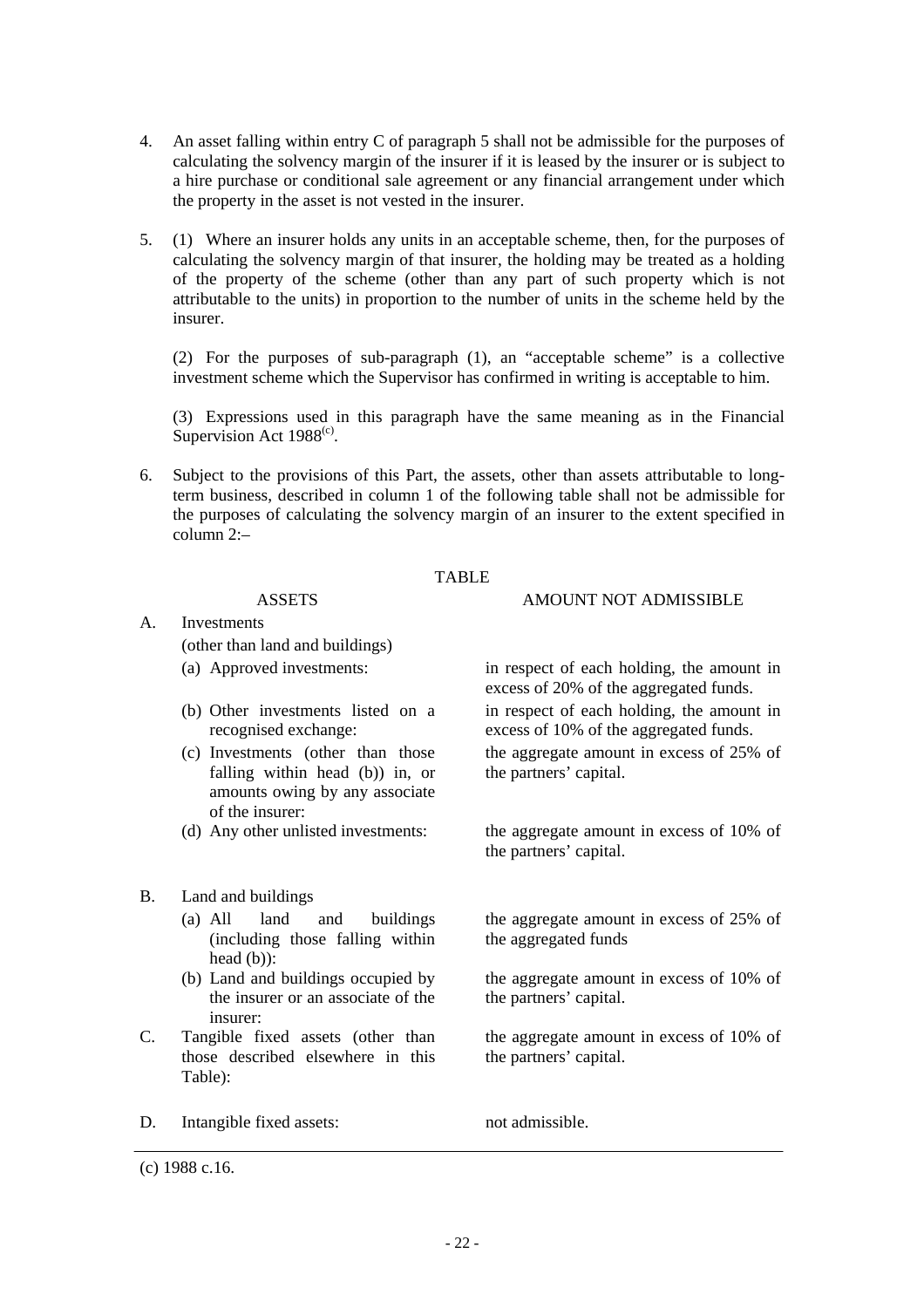E. Deferred acquisition costs: the aggregate amount in excess of 20% of the unearned premium provision as shown by the balance sheet prepared in accordance with regulation 9.

not admissible.

- F. Debts (other than those falling within entry A or paragraph 6) which have been outstanding, whether due or not, for more than 12 months at the balance sheet date:
- 7. Subject to the provisions of this Part, the assets, other than assets attributable to longterm business, described in column 1 of the following table shall be admissible for the purposes of calculating the solvency margin of an insurer to the extent specified in column 2:–

#### TABLE

Letters of credit or a guarantee from a bank or other institution acceptable to the Supervisor and in a form approved by him:

# ASSETS AMOUNT NOT ADMISSIBLE the amount required by the Supervisor to provide for exceptional circumstances.".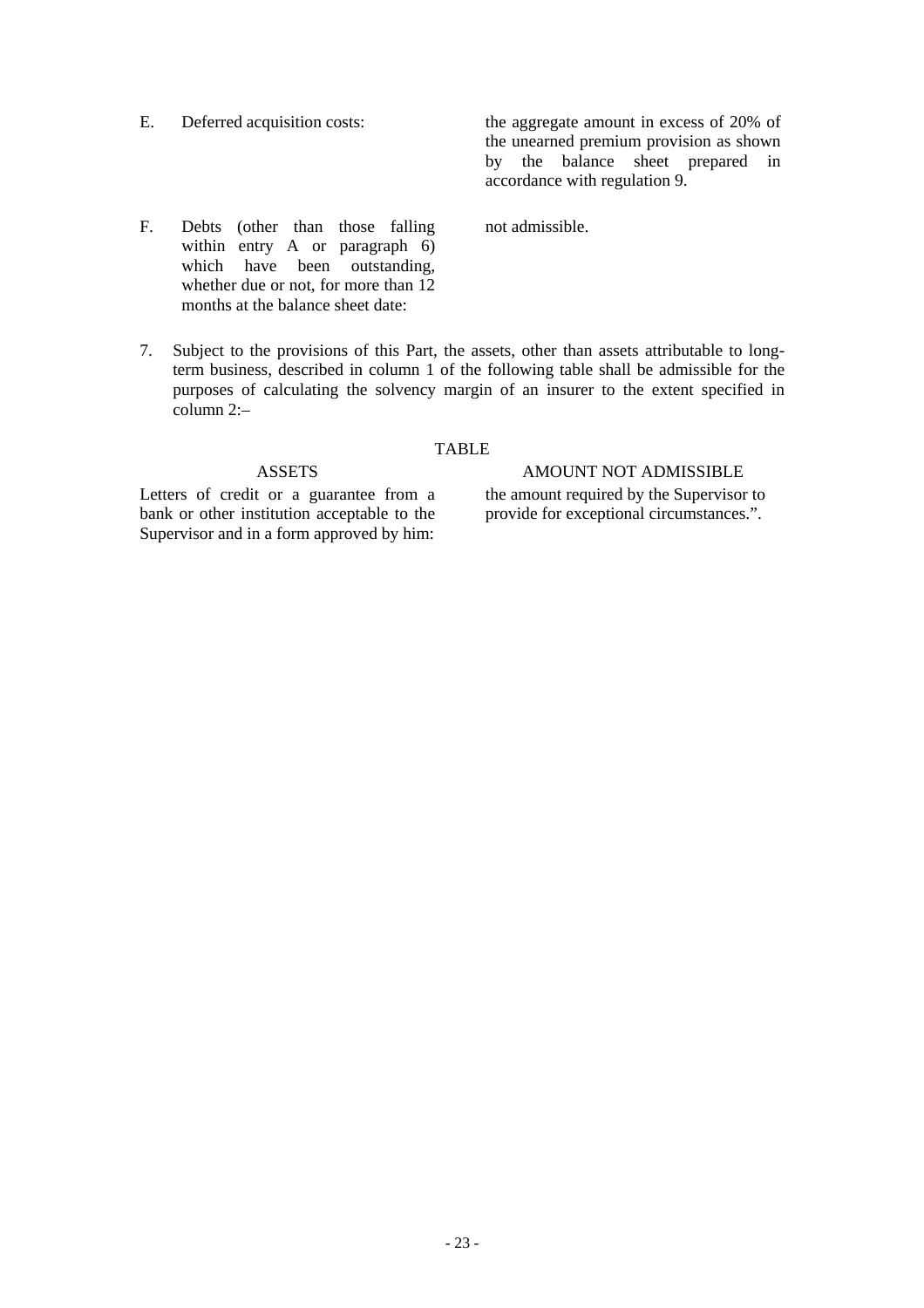#### PART III

# **CALCULATION OF SOLVENCY MARGIN**

1. The solvency margin of an insurer shall be calculated in the manner specified in the following table:-

# CALCULATION OF SOLVENCY MARGIN

| A - SHAREHOLDERS' FUNDS AND GENERAL BUSINESS                      |     |                |
|-------------------------------------------------------------------|-----|----------------|
| Partners' capital as shown by audited (non-consolidated)          |     |                |
| balance sheet                                                     |     | X              |
| Undisclosed reserves included in:                                 |     |                |
| Provision for claims                                              | X   |                |
| General business fund                                             | X   |                |
|                                                                   |     | X              |
| Adjustment of assets to market value (note i)                     |     | X              |
|                                                                   |     | $\overline{X}$ |
| Adjustments on restatement of assets in accordance                |     |                |
| with Part II of Schedule 7                                        |     |                |
| 1. Investments (other than land and buildings)                    | (X) |                |
| 2. Land and Buildings                                             | (X) |                |
| 3. Other tangible assets                                          | (X) |                |
| 4. Assets subject to charge                                       | (X) |                |
| 5. Intangible assets                                              | (X) |                |
| 6. Deferred acquisition costs                                     | (X) |                |
| 7. Debts                                                          | (X) |                |
| 8. Letters of credit and guarantees (note ii)                     | X   |                |
|                                                                   |     | (X)            |
| Adjusted net assets                                               |     | X              |
| Required minimum margin for general business (note iii)           |     | (X)            |
| Excess over required minimum margin                               |     | X              |
|                                                                   |     |                |
| <b>B-LONG-TERM BUSINESS</b>                                       |     |                |
| Quantified actuarial surplus in long-term business fund (note iv) |     | X              |
| Surplus from Section A (note v)                                   |     | $\mathbf X$    |
|                                                                   |     | X              |
| Required minimum margin for long-term business (note iii)         |     | (X)            |
| Excess over required minimum margin                               |     | X              |
|                                                                   |     |                |

## NOTES:

- (i) Where investments or land and buildings are stated in the insurer's accounts at an amount less than market value, an adjustment to market value may be included in the calculation of adjusted net assets for solvency margin purposes (subject to any restriction on admissibility in accordance with Part II of Schedule 7).
- (ii) Issuing body to be specified.
- (iii) Detail of calculation to be shown.
- (iv) As certified by the actuary to the insurer.
- (v) The amount to be entered at this line will, in the case of an insurer not writing general business, be the amount of the net assets of the insurer (excluding those attributed to the long-term fund) adjusted in accordance with Part II of Schedule 7."